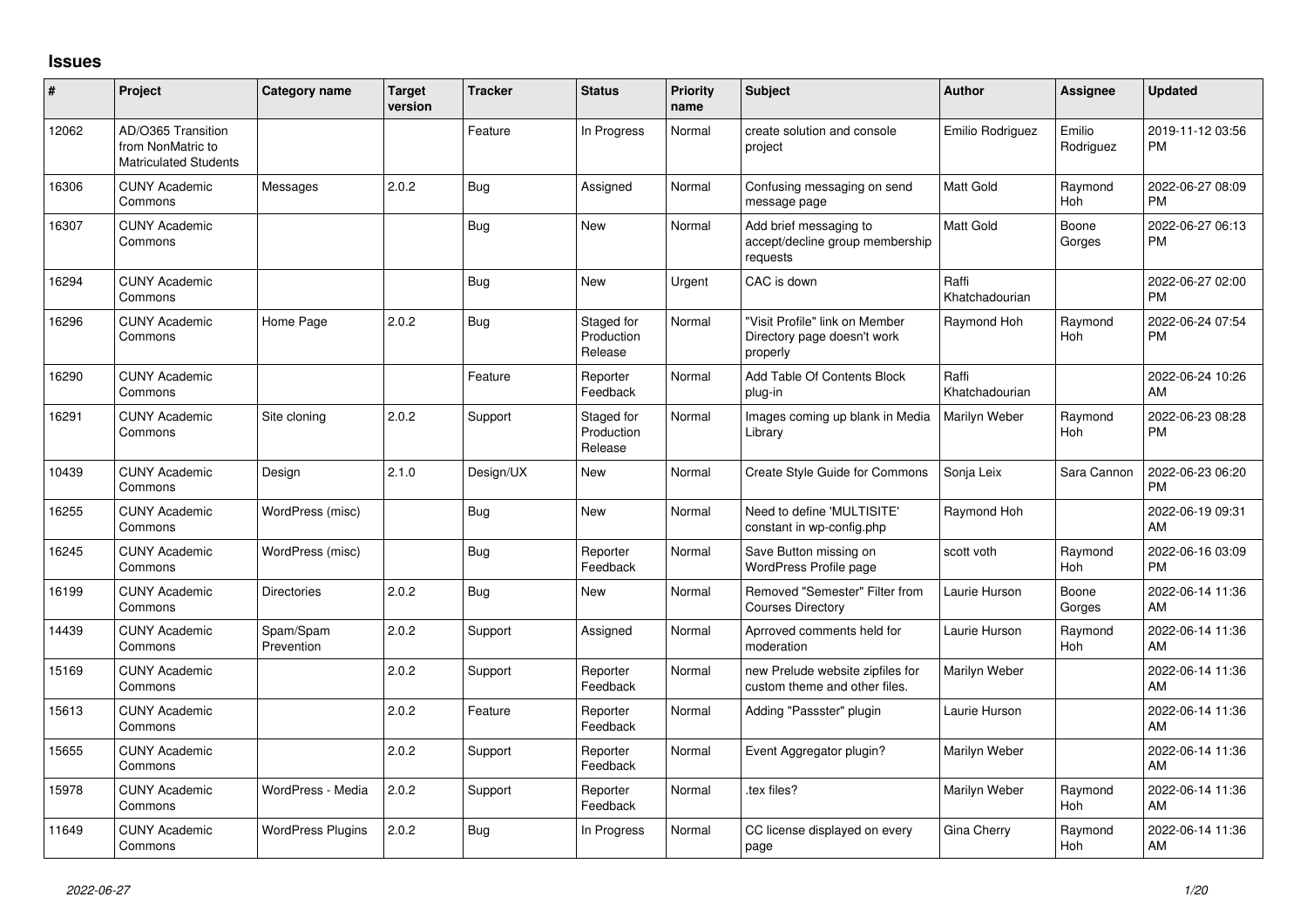| $\#$  | Project                         | Category name                  | <b>Target</b><br>version | <b>Tracker</b> | <b>Status</b>        | <b>Priority</b><br>name | <b>Subject</b>                                                | Author              | <b>Assignee</b>       | <b>Updated</b>                |
|-------|---------------------------------|--------------------------------|--------------------------|----------------|----------------------|-------------------------|---------------------------------------------------------------|---------------------|-----------------------|-------------------------------|
| 12121 | <b>CUNY Academic</b><br>Commons | <b>WordPress Plugins</b>       | 2.0.2                    | Feature        | Reporter<br>Feedback | Normal                  | Embedding H5P Iframes on<br><b>Commons Site</b>               | Laurie Hurson       | Boone<br>Gorges       | 2022-06-14 11:36<br>AM        |
| 13457 | <b>CUNY Academic</b><br>Commons | Group Forums                   | 2.0.2                    | Bug            | <b>New</b>           | High                    | Forum post not sending<br>notifications                       | Filipa Calado       | Raymond<br><b>Hoh</b> | 2022-06-14 11:36<br>AM        |
| 16177 | <b>CUNY Academic</b><br>Commons | Reply By Email                 |                          | <b>Bug</b>     | <b>New</b>           | Normal                  | Switch to Inbound mode for RBE                                | Raymond Hoh         | Raymond<br><b>Hoh</b> | 2022-05-30 04:32<br><b>PM</b> |
| 13946 | <b>CUNY Academic</b><br>Commons | <b>WordPress Plugins</b>       | 2.1.0                    | Support        | Assigned             | Normal                  | Custom Embed handler For<br>OneDrive files                    | scott voth          | Raymond<br>Hoh        | 2022-05-26 10:46<br>AM        |
| 15604 | <b>CUNY Academic</b><br>Commons | <b>Email Notifications</b>     | Future<br>release        | Feature        | Assigned             | Normal                  | <b>Restructure Commons Group</b><br>Digest Email Messages     | <b>Matt Gold</b>    | Boone<br>Gorges       | 2022-05-26 10:45<br>AM        |
| 13891 | <b>CUNY Academic</b><br>Commons | Internal Tools and<br>Workflow | 2.1.0                    | Feature        | <b>New</b>           | Normal                  | Migrate automated linting to<br>GitHub Actions                | <b>Boone Gorges</b> | Jeremy Felt           | 2022-05-26 10:45<br>AM        |
| 15194 | <b>CUNY Academic</b><br>Commons | Internal Tools and<br>Workflow | 2.1.0                    | Feature        | <b>New</b>           | Normal                  | PHPCS sniff for un-restored<br>switch to blog() calls         | Boone Gorges        | Jeremy Felt           | 2022-05-26 10:45<br>AM        |
| 15883 | <b>CUNY Academic</b><br>Commons |                                | 2.1.0                    | Feature        | <b>New</b>           | Normal                  | Release BPGES update                                          | <b>Boone Gorges</b> | Boone<br>Gorges       | 2022-05-26 10:39<br>AM        |
| 15210 | <b>CUNY Academic</b><br>Commons | Analytics                      | Not tracked              | Design/UX      | <b>New</b>           | Normal                  | Google Analytics improvements                                 | Colin McDonald      | Boone<br>Gorges       | 2022-05-24 10:47<br>AM        |
| 16110 | <b>CUNY Academic</b><br>Commons |                                |                          | Support        | Reporter<br>Feedback | Normal                  | remove Creative Commons<br>license from pages?                | Marilyn Weber       | Raymond<br>Hoh        | 2022-05-17 06:11<br><b>PM</b> |
| 16092 | <b>CUNY Academic</b><br>Commons |                                | Future<br>release        | Feature        | Hold                 | Normal                  | Don't show main site in Site<br>search results                | Boone Gorges        | Boone<br>Gorges       | 2022-05-17 03:12<br><b>PM</b> |
| 16099 | <b>CUNY Academic</b><br>Commons |                                |                          | Support        | Reporter<br>Feedback | Normal                  | request for Newsletter Glue                                   | Marilyn Weber       |                       | 2022-05-13 12:14<br><b>PM</b> |
| 14787 | <b>CUNY Academic</b><br>Commons | <b>Plugin Packages</b>         | Future<br>release        | Feature        | <b>New</b>           | Normal                  | Creating a "Design" plugin<br>package                         | Laurie Hurson       | scott voth            | 2022-04-27 04:56<br><b>PM</b> |
| 10380 | <b>CUNY Academic</b><br>Commons | WordPress (misc)               | Future<br>release        | Feature        | In Progress          | Normal                  | Remove blacklisted plugins                                    | Boone Gorges        |                       | 2022-04-26 12:00<br><b>PM</b> |
| 11843 | <b>CUNY Academic</b><br>Commons | WordPress (misc)               | Future<br>release        | Design/UX      | <b>New</b>           | Normal                  | Tweaking the Gutenberg Editor<br>Interface                    | Laurie Hurson       |                       | 2022-04-26 12:00<br><b>PM</b> |
| 11243 | <b>CUNY Academic</b><br>Commons | BuddyPress (misc)              | Future<br>release        | Bug            | <b>New</b>           | Normal                  | Audit bp-custom.php                                           | Raymond Hoh         | Raymond<br><b>Hoh</b> | 2022-04-26 11:59<br>AM        |
| 8835  | <b>CUNY Academic</b><br>Commons | Blogs (BuddyPress)             | Future<br>release        | Feature        | <b>New</b>           | Normal                  | Extend cuny is shortlinks to sites                            | Luke Waltzer        | Boone<br>Gorges       | 2022-04-26 11:59<br>AM        |
| 8900  | <b>CUNY Academic</b><br>Commons | Accessibility                  | Future<br>release        | Feature        | Assigned             | Normal                  | Look into tools to enforce<br>accessibility in WP environment | <b>Matt Gold</b>    | Boone<br>Gorges       | 2022-04-26 11:59<br>AM        |
| 8901  | CUNY Academic<br>Commons        | Accessibility                  | Future<br>release        | Feature        | Assigned             | Normal                  | Theme analysis for accessibility                              | <b>Matt Gold</b>    | Boone<br>Gorges       | 2022-04-26 11:59<br>AM        |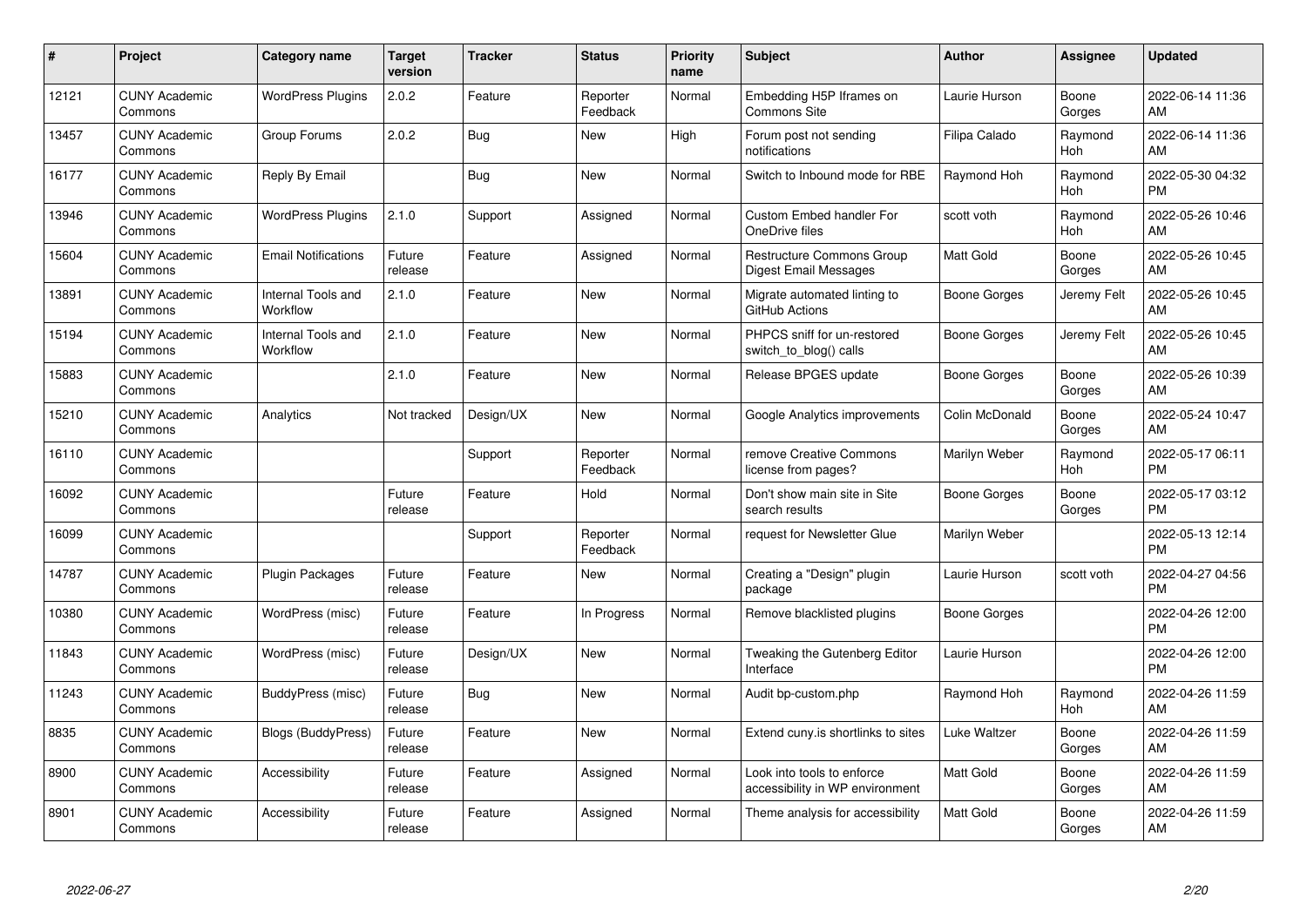| $\#$  | Project                         | <b>Category name</b>     | <b>Target</b><br>version | <b>Tracker</b> | <b>Status</b>        | <b>Priority</b><br>name | <b>Subject</b>                                              | Author                  | <b>Assignee</b> | <b>Updated</b>                |
|-------|---------------------------------|--------------------------|--------------------------|----------------|----------------------|-------------------------|-------------------------------------------------------------|-------------------------|-----------------|-------------------------------|
| 15685 | <b>CUNY Academic</b><br>Commons |                          |                          | Support        | <b>New</b>           | High                    | problem with chrome?                                        | Marilyn Weber           |                 | 2022-04-25 03:40<br><b>PM</b> |
| 15923 | <b>CUNY Academic</b><br>Commons |                          | Not tracked              | Feature        | Reporter<br>Feedback | Normal                  | <b>Bellows Plugin Adjustments</b>                           | Laurie Hurson           |                 | 2022-04-20 10:10<br>AM        |
| 15816 | <b>CUNY Academic</b><br>Commons |                          | Not tracked              | Support        | New                  | Normal                  | slow loading at SPS                                         | Marilyn Weber           |                 | 2022-04-05 01:26<br><b>PM</b> |
| 15767 | <b>CUNY Academic</b><br>Commons | WordPress (misc)         |                          | Support        | <b>New</b>           | Normal                  | Site loading slowly                                         | scott voth              | Boone<br>Gorges | 2022-04-04 08:56<br><b>PM</b> |
| 15757 | <b>CUNY Academic</b><br>Commons |                          |                          | <b>Bug</b>     | <b>New</b>           | Normal                  | Members # do not match                                      | Laurie Hurson           |                 | 2022-03-30 04:52<br><b>PM</b> |
| 15565 | <b>CUNY Academic</b><br>Commons |                          |                          | Support        | <b>New</b>           | Normal                  | Events - send updates to an email<br>listserv               | Marilyn Weber           |                 | 2022-03-10 01:06<br><b>PM</b> |
| 15516 | <b>CUNY Academic</b><br>Commons | <b>WordPress Plugins</b> |                          | <b>Bug</b>     | Reporter<br>Feedback | Normal                  | Can't publish or save draft of post<br>on wordpress.com     | Raffi<br>Khatchadourian | Raymond<br>Hoh  | 2022-03-02 05:52<br><b>PM</b> |
| 15370 | <b>CUNY Academic</b><br>Commons |                          |                          | Support        | Reporter<br>Feedback | Normal                  | All-in-One Event Calendar?                                  | Marilyn Weber           |                 | 2022-02-17 11:03<br>AM        |
| 15176 | <b>CUNY Academic</b><br>Commons |                          | Not tracked              | Support        | Reporter<br>Feedback | Normal                  | Archiving Q Writing & Old<br>Wordpress Sites on the Commons | Laurie Hurson           |                 | 2022-02-08 10:28<br>AM        |
| 15242 | <b>CUNY Academic</b><br>Commons | Performance              | Not tracked              | Bug            | Reporter<br>Feedback | Normal                  | Slugist site                                                | Raffi<br>Khatchadourian | Boone<br>Gorges | 2022-02-07 11:14<br>AM        |
| 15260 | <b>CUNY Academic</b><br>Commons |                          |                          | Support        | Reporter<br>Feedback | Normal                  | Diacritical markings   European<br><b>Stages</b>            | Marilyn Weber           |                 | 2022-02-04 08:16<br>AM        |
| 14504 | <b>CUNY Academic</b><br>Commons |                          | Not tracked              | Publicity      | Reporter<br>Feedback | Normal                  | Adding showcases to home page<br>menu                       | Laurie Hurson           | Boone<br>Gorges | 2022-01-19 03:26<br><b>PM</b> |
| 14184 | <b>CUNY Academic</b><br>Commons | <b>Public Portfolio</b>  | Future<br>release        | Feature        | New                  | Normal                  | Centralized mechanism for storing<br>Campus affiliations    | <b>Boone Gorges</b>     | Boone<br>Gorges | 2022-01-04 11:35<br>AM        |
| 15045 | <b>CUNY Academic</b><br>Commons |                          |                          | Support        | New                  | Normal                  | no result for KCeL in the search<br>box on the commons      | Marilyn Weber           |                 | 2021-12-10 11:29<br>AM        |
| 14994 | <b>CUNY Academic</b><br>Commons | cdev.gc.cuny.edu         | Not tracked              | Support        | In Progress          | Normal                  | Clear Cache on CDEV                                         | scott voth              | Raymond<br>Hoh  | 2021-12-07 03:51<br><b>PM</b> |
| 14908 | <b>CUNY Academic</b><br>Commons | Performance              |                          | Bug            | New                  | Normal                  | Stale object cache on cdev                                  | Raymond Hoh             | Boone<br>Gorges | 2021-12-07 09:45<br>AM        |
| 14987 | <b>CUNY Academic</b><br>Commons | <b>WordPress Plugins</b> | Future<br>release        | Bug            | New                  | Normal                  | Elementor update causes<br>database freeze-up               | Boone Gorges            | Boone<br>Gorges | 2021-11-29 12:02<br><b>PM</b> |
| 14983 | <b>CUNY Academic</b><br>Commons | WordPress (misc)         | Not tracked              | Support        | Reporter<br>Feedback | Normal                  | 'Read More" tag not working                                 | Rebecca Krisel          | Raymond<br>Hoh  | 2021-11-23 01:17<br><b>PM</b> |
| 10226 | <b>CUNY Academic</b><br>Commons | Courses                  | Future<br>release        | Feature        | <b>New</b>           | Normal                  | Add "My Courses" to drop down<br>list                       | scott voth              | Boone<br>Gorges | 2021-11-19 12:42<br><b>PM</b> |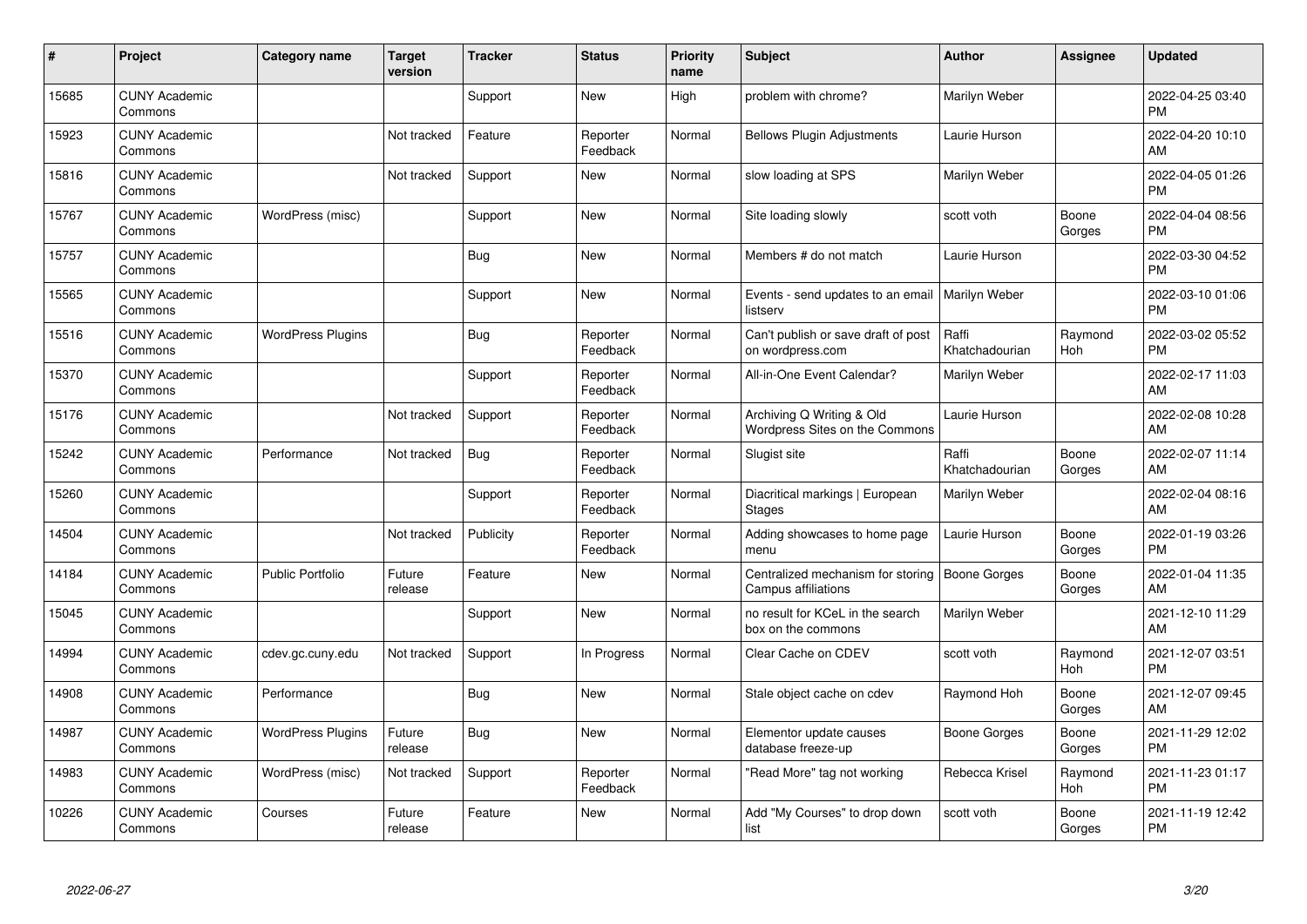| #     | Project                         | <b>Category name</b>        | Target<br>version | <b>Tracker</b> | <b>Status</b>        | <b>Priority</b><br>name | <b>Subject</b>                                                                                | <b>Author</b>           | <b>Assignee</b>   | <b>Updated</b>                |
|-------|---------------------------------|-----------------------------|-------------------|----------------|----------------------|-------------------------|-----------------------------------------------------------------------------------------------|-------------------------|-------------------|-------------------------------|
| 13835 | <b>CUNY Academic</b><br>Commons | WordPress (misc)            | Future<br>release | Feature        | <b>New</b>           | Normal                  | Allow OneSearch widget to have<br>'CUNY' as campus                                            | <b>Boone Gorges</b>     | Boone<br>Gorges   | 2021-11-19 12:39<br><b>PM</b> |
| 13331 | <b>CUNY Academic</b><br>Commons | Site cloning                | Future<br>release | <b>Bug</b>     | New                  | Normal                  | Combine Site Template and<br>Clone operations                                                 | <b>Boone Gorges</b>     | Jeremy Felt       | 2021-11-19 12:39<br><b>PM</b> |
| 10580 | <b>CUNY Academic</b><br>Commons | Information<br>Architecture | Future<br>release | Design/UX      | New                  | Normal                  | Primary nav item review                                                                       | Boone Gorges            | Sara Cannon       | 2021-11-19 12:37<br><b>PM</b> |
| 13650 | <b>CUNY Academic</b><br>Commons | Group Library               | Future<br>release | Feature        | New                  | Normal                  | Forum Attachments in Group<br>Library                                                         | Laurie Hurson           |                   | 2021-11-19 12:30<br><b>PM</b> |
| 14309 | <b>CUNY Academic</b><br>Commons | Group Library               | Future<br>release | Feature        | New                  | Normal                  | Better handling of<br>bp_group_document file<br>download attempts when file is<br>not present | Boone Gorges            | Boone<br>Gorges   | 2021-11-19 12:28<br><b>PM</b> |
| 13199 | <b>CUNY Academic</b><br>Commons | Group Forums                | Future<br>release | Feature        | New                  | Normal                  | Favoring Groups over bbPress<br>plugin                                                        | Colin McDonald          | Colin<br>McDonald | 2021-11-19 12:28<br><b>PM</b> |
| 13358 | <b>CUNY Academic</b><br>Commons | Group Forums                | Future<br>release | Feature        | <b>New</b>           | Normal                  | Improved UI for group forum<br>threading settings                                             | Boone Gorges            | Raymond<br>Hoh    | 2021-11-19 12:27<br><b>PM</b> |
| 12042 | <b>CUNY Academic</b><br>Commons | <b>Email Notifications</b>  | Future<br>release | Feature        | New                  | Normal                  | Improved error logging for BPGES<br>send queue                                                | Boone Gorges            | Boone<br>Gorges   | 2021-11-19 12:25<br><b>PM</b> |
| 14940 | <b>CUNY Academic</b><br>Commons |                             |                   | <b>Bug</b>     | New                  | Normal                  | Discrepancy between Commons<br>profile "sites" and actual # of sites                          | Laurie Hurson           |                   | 2021-11-08 11:09<br>AM        |
| 14936 | <b>CUNY Academic</b><br>Commons |                             |                   | Bug            | <b>New</b>           | Normal                  | Commons websites blocked by<br>SPS campus network                                             | Laurie Hurson           |                   | 2021-11-03 03:57<br><b>PM</b> |
| 14911 | <b>CUNY Academic</b><br>Commons | <b>WordPress Themes</b>     | Not tracked       | Support        | New                  | Normal                  | Twentytwentyone theme                                                                         | Marilyn Weber           |                   | 2021-10-28 10:37<br>AM        |
| 14900 | <b>CUNY Academic</b><br>Commons |                             | Not tracked       | Support        | Reporter<br>Feedback | Normal                  | previous theme?                                                                               | Marilyn Weber           |                   | 2021-10-25 10:31<br>AM        |
| 14842 | <b>CUNY Academic</b><br>Commons |                             | Not tracked       | Support        | Reporter<br>Feedback | Normal                  | Question about widgets and block<br>editor                                                    | Gina Cherry             |                   | 2021-10-06 03:01<br><b>PM</b> |
| 14792 | <b>CUNY Academic</b><br>Commons |                             |                   | Bug            | New                  | Normal                  | Inconsistent email notifications<br>from gravity forms                                        | Raffi<br>Khatchadourian |                   | 2021-10-04 01:50<br><b>PM</b> |
| 14784 | <b>CUNY Academic</b><br>Commons |                             |                   | Support        | Reporter<br>Feedback | Normal                  | User report of logo problem when<br>using Customizer theme                                    | Marilyn Weber           |                   | 2021-09-17 10:25<br>AM        |
| 14629 | <b>CUNY Academic</b><br>Commons |                             | Not tracked       | Bug            | Reporter<br>Feedback | Normal                  | Possible Post Order Bug?                                                                      | <b>Syelle Graves</b>    |                   | 2021-09-14 10:47<br>AM        |
| 14538 | <b>CUNY Academic</b><br>Commons |                             | Not tracked       | Support        | Reporter<br>Feedback | Normal                  | Weebly To Commons                                                                             | Laurie Hurson           |                   | 2021-09-14 10:47<br>AM        |
| 14475 | <b>CUNY Academic</b><br>Commons |                             | Not tracked       | Publicity      | New                  | Normal                  | OER Showcase Page                                                                             | Laurie Hurson           | Laurie Hurson     | 2021-09-14 10:46<br>AM        |
| 14394 | <b>CUNY Academic</b><br>Commons |                             | Not tracked       | Feature        | New                  | Normal                  | Commons News Site - redesign                                                                  | scott voth              | scott voth        | 2021-09-14 10:46<br>AM        |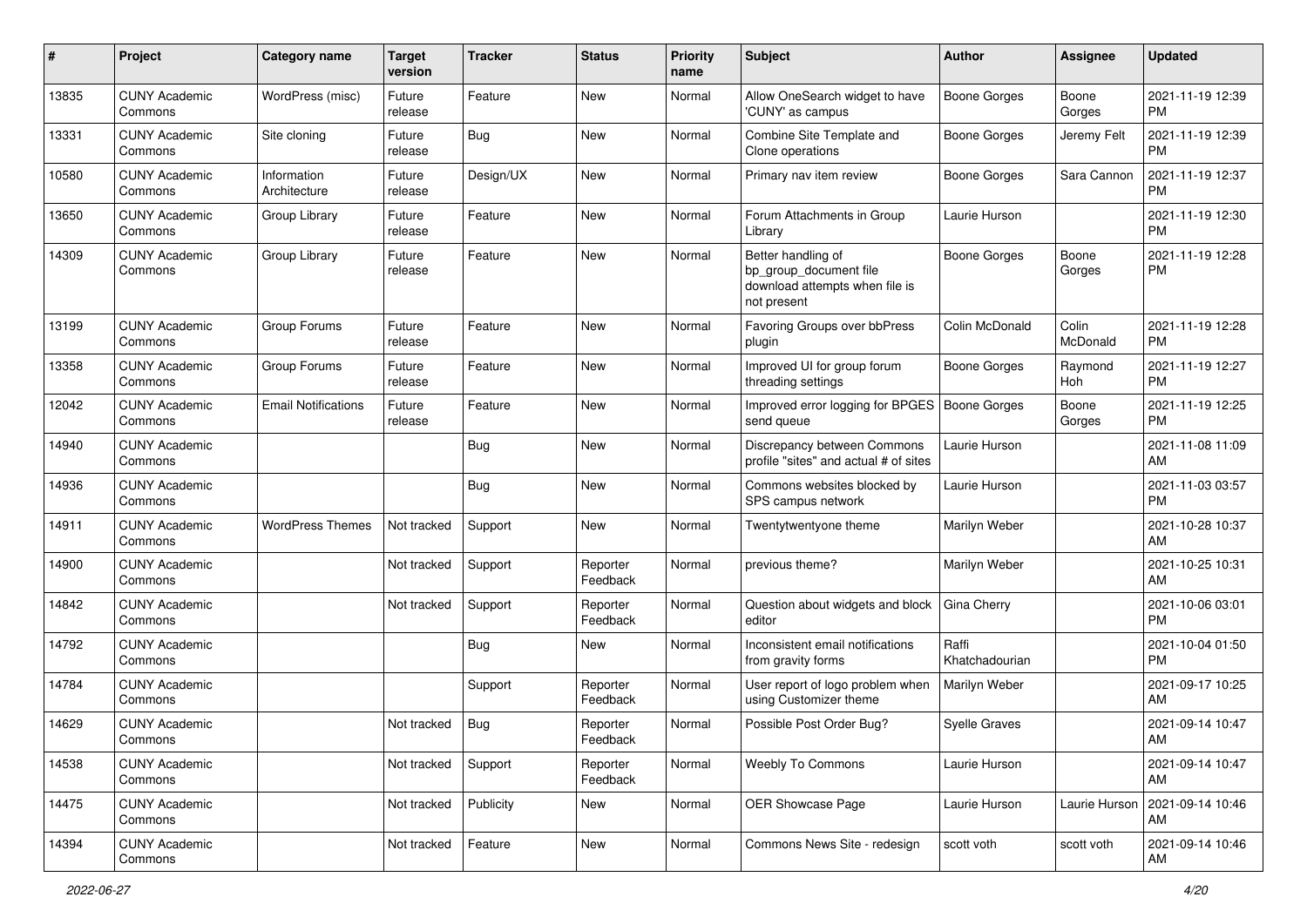| #     | Project                         | Category name            | <b>Target</b><br>version | <b>Tracker</b> | <b>Status</b>        | <b>Priority</b><br>name | <b>Subject</b>                                                   | <b>Author</b>       | Assignee              | <b>Updated</b>                |
|-------|---------------------------------|--------------------------|--------------------------|----------------|----------------------|-------------------------|------------------------------------------------------------------|---------------------|-----------------------|-------------------------------|
| 13949 | <b>CUNY Academic</b><br>Commons |                          | Not tracked              | <b>Bug</b>     | <b>New</b>           | Normal                  | Continued debugging of runaway<br>MySQL connections              | <b>Matt Gold</b>    | Boone<br>Gorges       | 2021-09-14 10:42<br>AM        |
| 14496 | <b>CUNY Academic</b><br>Commons | Domain Mapping           | Future<br>release        | Bug            | <b>New</b>           | Normal                  | Mapped domain SSO uses<br>third-party cookies                    | Raymond Hoh         | Raymond<br>Hoh        | 2021-05-24 04:03<br><b>PM</b> |
| 14483 | <b>CUNY Academic</b><br>Commons | WordPress - Media        | Not tracked              | <b>Bug</b>     | Reporter<br>Feedback | Normal                  | Wordpress PDF Embed Stopped<br>Working after JITP Media Clone    | Patrick DeDauw      | Boone<br>Gorges       | 2021-05-20 01:51<br><b>PM</b> |
| 14398 | <b>CUNY Academic</b><br>Commons |                          | Not tracked              | Support        | Reporter<br>Feedback | Normal                  | Events plug-in notification<br>problem                           | Marilyn Weber       |                       | 2021-05-11 11:21<br>AM        |
| 14113 | <b>CUNY Academic</b><br>Commons | WordPress (misc)         | Future<br>release        | Bug            | Hold                 | Normal                  | Block Editor Not Working on this<br>page - Json error            | scott voth          | Boone<br>Gorges       | 2021-03-05 11:01<br>AM        |
| 14074 | <b>CUNY Academic</b><br>Commons | WordPress (misc)         | Not tracked              | Support        | Reporter<br>Feedback | Normal                  | page password protection<br>problem                              | Marilyn Weber       |                       | 2021-03-02 11:03<br>AM        |
| 13912 | <b>CUNY Academic</b><br>Commons |                          | Not tracked              | Feature        | Hold                 | Low                     | posting "missed schedule"                                        | Marilyn Weber       |                       | 2021-02-23 10:46<br>AM        |
| 13975 | <b>CUNY Academic</b><br>Commons | Social Paper             | Not tracked              | Support        | Reporter<br>Feedback | Normal                  | can't approve comments on Social   Marilyn Weber<br>Paper paper  |                     |                       | 2021-02-12 09:33<br>AM        |
| 7115  | <b>CUNY Academic</b><br>Commons | Groups (misc)            | Future<br>release        | Feature        | Reporter<br>Feedback | Normal                  | make licensing info clear during<br>group creation               | <b>Matt Gold</b>    | Raymond<br>Hoh        | 2020-12-08 11:32<br>AM        |
| 13466 | <b>CUNY Academic</b><br>Commons | Cavalcade                | Future<br>release        | Feature        | <b>New</b>           | Normal                  | Automated cleanup for duplicate<br>Cavalcade tasks               | Boone Gorges        | Boone<br>Gorges       | 2020-10-13 05:24<br><b>PM</b> |
| 13430 | <b>CUNY Academic</b><br>Commons | Reply By Email           | Not tracked              | <b>Bug</b>     | <b>New</b>           | Normal                  | Delay in RBE                                                     | Luke Waltzer        | Raymond<br>Hoh        | 2020-10-13 11:16<br>AM        |
| 13370 | <b>CUNY Academic</b><br>Commons | Group Library            | Future<br>release        | Feature        | <b>New</b>           | Normal                  | Library bulk deletion and folder<br>editing                      | Colin McDonald      | Boone<br>Gorges       | 2020-10-13 10:41<br>AM        |
| 13328 | <b>CUNY Academic</b><br>Commons | Group Forums             | Not tracked              | <b>Bug</b>     | Reporter<br>Feedback | Normal                  | cross-posting in two related<br>groups                           | Marilyn Weber       | Raymond<br><b>Hoh</b> | 2020-09-15 10:39<br><b>PM</b> |
| 13286 | <b>CUNY Academic</b><br>Commons |                          | Not tracked              | Support        | New                  | Normal                  | problem connecting with<br>WordPress app                         | Marilyn Weber       | Raymond<br>Hoh        | 2020-09-08 11:16<br>AM        |
| 13255 | <b>CUNY Academic</b><br>Commons |                          | Not tracked              | Support        | Reporter<br>Feedback | Normal                  | Accessibility problems                                           | Marilyn Weber       |                       | 2020-09-01 05:48<br><b>PM</b> |
| 12436 | <b>CUNY Academic</b><br>Commons |                          | Not tracked              | Bug            | Assigned             | Normal                  | Nightly system downtime                                          | <b>Boone Gorges</b> |                       | 2020-08-01 09:30<br>AM        |
| 3002  | <b>CUNY Academic</b><br>Commons | Search                   | Future<br>release        | Feature        | Assigned             | Normal                  | Overhaul CAC search by using<br>external search appliance        | Boone Gorges        | Boone<br>Gorges       | 2020-07-15 03:05<br><b>PM</b> |
| 13048 | <b>CUNY Academic</b><br>Commons | Shortcodes and<br>embeds | Future<br>release        | Feature        | <b>New</b>           | Normal                  | Jupyter Notebooks support                                        | Boone Gorges        |                       | 2020-07-14 11:46<br>AM        |
| 13034 | <b>CUNY Academic</b><br>Commons |                          | Not tracked              | Support        | Reporter<br>Feedback | Normal                  | a site is asking people to join the<br>Commons to get a download | Marilyn Weber       |                       | 2020-07-12 07:23<br>AM        |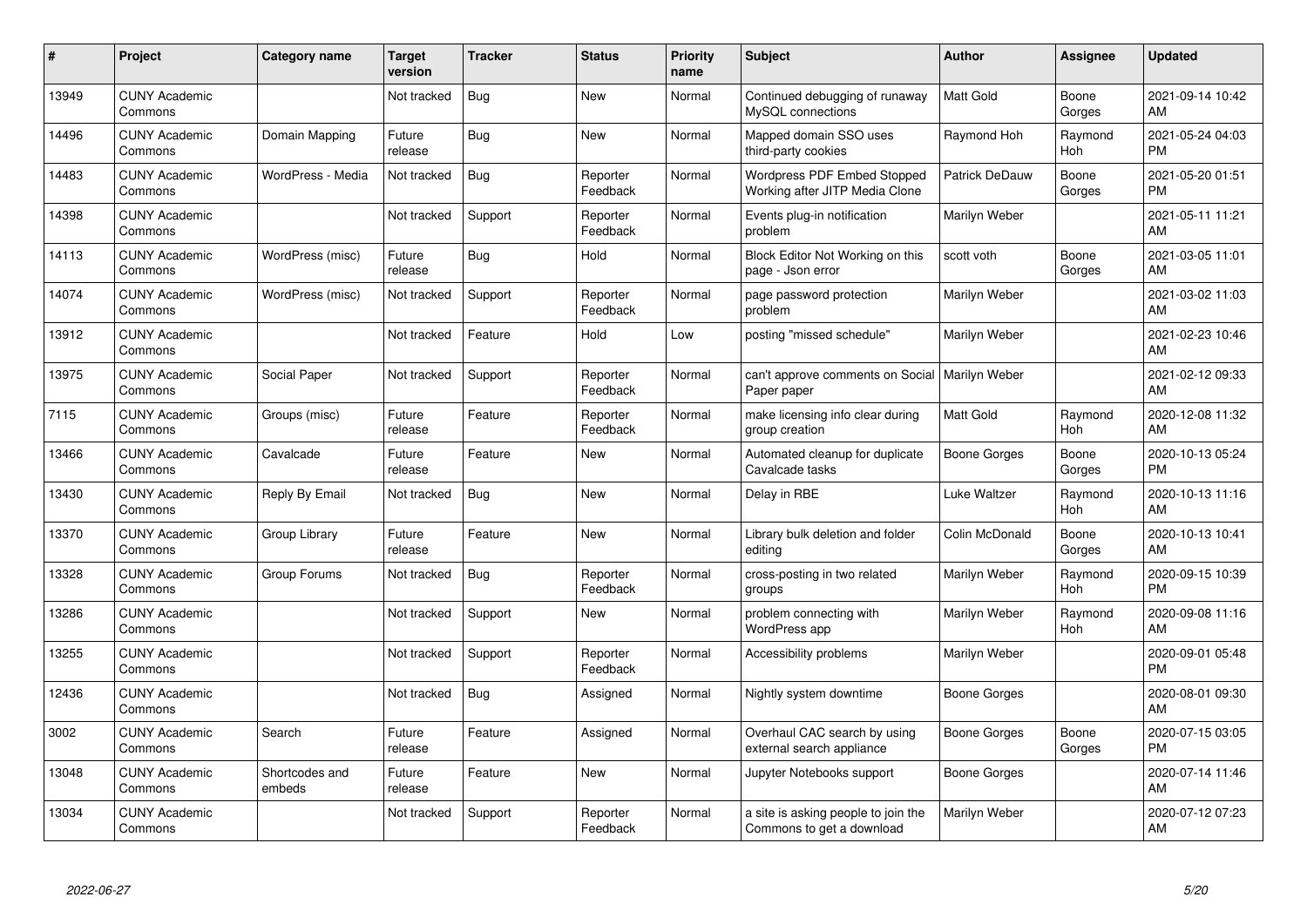| #     | <b>Project</b>                  | Category name              | <b>Target</b><br>version | <b>Tracker</b> | <b>Status</b>        | <b>Priority</b><br>name | <b>Subject</b>                                                                                | <b>Author</b>       | <b>Assignee</b>     | <b>Updated</b>                |
|-------|---------------------------------|----------------------------|--------------------------|----------------|----------------------|-------------------------|-----------------------------------------------------------------------------------------------|---------------------|---------------------|-------------------------------|
| 12911 | <b>CUNY Academic</b><br>Commons |                            | Not tracked              | Feature        | New                  | Normal                  | Block access to xmlrpc.php based<br>on User-Agent                                             | <b>Boone Gorges</b> | Boone<br>Gorges     | 2020-06-09 05:12<br><b>PM</b> |
| 12741 | <b>CUNY Academic</b><br>Commons | <b>WordPress Plugins</b>   | Not tracked              | Support        | Reporter<br>Feedback | Normal                  | Tableau Public Viz Block                                                                      | Marilyn Weber       | Raymond<br>Hoh      | 2020-05-12 11:00<br>AM        |
| 10354 | <b>CUNY Academic</b><br>Commons | <b>Public Portfolio</b>    | Future<br>release        | Feature        | New                  | Normal                  | Opt out of Having a Profile Page                                                              | scott voth          | Chris Stein         | 2020-05-12 10:43<br>AM        |
| 5581  | <b>CUNY Academic</b><br>Commons | Analytics                  | Future<br>release        | Feature        | Assigned             | Normal                  | <b>Explore alternatives to Google</b><br>Analytics                                            | Matt Gold           | Valerie<br>Townsend | 2020-04-17 03:12<br><b>PM</b> |
| 12573 | <b>CUNY Academic</b><br>Commons | <b>WordPress Plugins</b>   | Future<br>release        | <b>Bug</b>     | <b>New</b>           | Normal                  | <b>CommentPress Core Issues</b>                                                               | scott voth          |                     | 2020-03-24 04:32<br><b>PM</b> |
| 12446 | <b>CUNY Academic</b><br>Commons | Groups (misc)              | Future<br>release        | Feature        | Reporter<br>Feedback | Normal                  | Toggle default site to group forum<br>posting                                                 | Laurie Hurson       | Laurie Hurson       | 2020-03-10 11:57<br>AM        |
| 12484 | <b>CUNY Academic</b><br>Commons |                            | Not tracked              | Support        | Reporter<br>Feedback | Normal                  | Sign up Code for COIL Course<br>starting in March                                             | Laurie Hurson       | Matt Gold           | 2020-03-02 02:26<br><b>PM</b> |
| 12438 | <b>CUNY Academic</b><br>Commons | Courses                    | Not tracked              | Bug            | <b>New</b>           | Normal                  | Site appearing twice                                                                          | Laurie Hurson       | Boone<br>Gorges     | 2020-02-18 01:34<br><b>PM</b> |
| 12392 | <b>CUNY Academic</b><br>Commons | Help/Codex                 | Not tracked              | Documentation  | <b>New</b>           | Normal                  | <b>Updates to Common Commons</b><br>Questions on Help Page                                    | scott voth          | Margaret<br>Galvan  | 2020-02-11 10:53<br>AM        |
| 12382 | <b>CUNY Academic</b><br>Commons | Membership                 | Not tracked              | Support        | <b>New</b>           | Normal                  | Email request change                                                                          | Marilyn Weber       | Marilyn<br>Weber    | 2020-02-06 12:56<br><b>PM</b> |
| 12360 | <b>CUNY Academic</b><br>Commons | <b>WordPress Themes</b>    | Not tracked              | Bug            | Reporter<br>Feedback | Normal                  | site just says "DANTE We are<br>currently in maintenance mode,<br>please check back shortly." | Marilyn Weber       |                     | 2020-02-04 12:13<br><b>PM</b> |
| 12352 | <b>CUNY Academic</b><br>Commons |                            | Not tracked              | Support        | New                  | Normal                  | "posts list" page builder block<br>option                                                     | Marilyn Weber       |                     | 2020-02-03 01:29<br><b>PM</b> |
| 12350 | <b>CUNY Academic</b><br>Commons | <b>Blogs (BuddyPress)</b>  | Not tracked              | Support        | Reporter<br>Feedback | Normal                  | URL creation problem                                                                          | Marilyn Weber       |                     | 2020-02-03 11:27<br>AM        |
| 12328 | <b>CUNY Academic</b><br>Commons |                            | Not tracked              | Support        | <b>New</b>           | Normal                  | Sign up Code for Non-CUNY<br>Faculty                                                          | Laurie Hurson       |                     | 2020-01-28 10:25<br>AM        |
| 12247 | <b>CUNY Academic</b><br>Commons | Publicity                  | Not tracked              | Support        | New                  | Normal                  | <b>Screenshot of First Commons</b><br>Homepage                                                | scott voth          | scott voth          | 2020-01-14 12:08<br><b>PM</b> |
| 12198 | <b>CUNY Academic</b><br>Commons |                            | Not tracked              | Bug            | Reporter<br>Feedback | Normal                  | Duplicate listing in My Sites                                                                 | Tom Harbison        |                     | 2019-12-09 05:50<br><b>PM</b> |
| 11971 | <b>CUNY Academic</b><br>Commons | <b>Email Notifications</b> | Future<br>release        | Bug            | Reporter<br>Feedback | Low                     | Pictures obscured in emailed post<br>notifications                                            | Marilyn Weber       | Raymond<br>Hoh      | 2019-11-21 01:14<br><b>PM</b> |
| 12091 | <b>CUNY Academic</b><br>Commons | <b>Group Files</b>         | Future<br>release        | Feature        | New                  | Normal                  | Improved pre-upload file<br>validation for bp-group-documents                                 | Boone Gorges        | Boone<br>Gorges     | 2019-11-14 01:21<br><b>PM</b> |
| 11945 | <b>CUNY Academic</b><br>Commons | Reckoning                  | Future<br>release        | Feature        | Reporter<br>Feedback | Normal                  | Add Comments bubble to<br>Reckoning views                                                     | Boone Gorges        | Boone<br>Gorges     | 2019-11-12 05:14<br><b>PM</b> |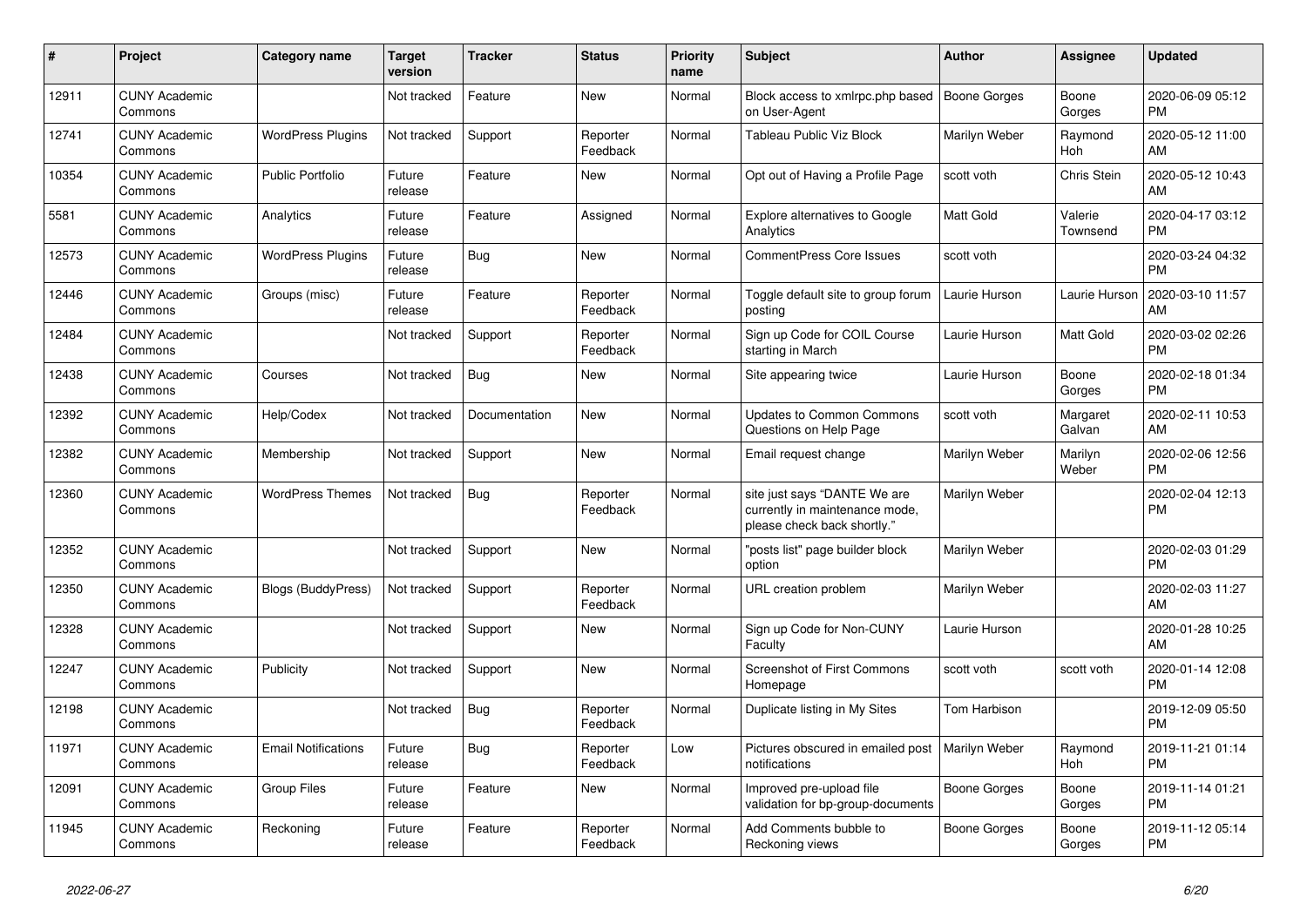| #     | Project                         | <b>Category name</b>      | <b>Target</b><br>version | <b>Tracker</b> | <b>Status</b>        | Priority<br>name | <b>Subject</b>                                                               | <b>Author</b>       | <b>Assignee</b>     | <b>Updated</b>                |
|-------|---------------------------------|---------------------------|--------------------------|----------------|----------------------|------------------|------------------------------------------------------------------------------|---------------------|---------------------|-------------------------------|
| 12004 | <b>CUNY Academic</b><br>Commons |                           | Not tracked              | Support        | Reporter<br>Feedback | Normal           | Notifications for spam blog<br>comments                                      | Gina Cherry         | Raymond<br>Hoh      | 2019-11-01 12:05<br><b>PM</b> |
| 8836  | <b>CUNY Academic</b><br>Commons | <b>Blogs (BuddyPress)</b> | Future<br>release        | Feature        | Assigned             | Normal           | Redesign site launch process                                                 | Matt Gold           | Boone<br>Gorges     | 2019-10-03 02:49<br><b>PM</b> |
| 11789 | <b>CUNY Academic</b><br>Commons | Courses                   | Future<br>release        | Feature        | New                  | Normal           | Ability to remove item from<br>Courses list                                  | Laurie Hurson       | Sonja Leix          | 2019-09-24 12:28<br><b>PM</b> |
| 11519 | <b>CUNY Academic</b><br>Commons |                           | Not tracked              | Support        | Assigned             | Normal           | comment option not appearing                                                 | Marilyn Weber       |                     | 2019-09-24 10:28<br>AM        |
| 11517 | <b>CUNY Academic</b><br>Commons |                           | Not tracked              | Feature        | Assigned             | Normal           | wp-accessibility plugin should not<br>strip 'target=" blank" by default      | <b>Boone Gorges</b> | Laurie Hurson       | 2019-09-24 09:57<br>AM        |
| 11883 | <b>CUNY Academic</b><br>Commons | Help/Codex                | Not tracked              | Support        | New                  | Normal           | Need Embedding Help Page<br>Update (Tableau)                                 | Anthony Wheeler     | scott voth          | 2019-09-24 08:49<br>AM        |
| 11860 | <b>CUNY Academic</b><br>Commons | Registration              | Future<br>release        | Feature        | <b>New</b>           | Normal           | Ensure Students Are Aware They<br>Can Use Aliases At Registration            | scott voth          |                     | 2019-09-24 08:46<br>AM        |
| 11848 | <b>CUNY Academic</b><br>Commons |                           | Not tracked              | Support        | Hold                 | Normal           | a Dean of Faculty wants to share<br>a large file                             | Marilyn Weber       |                     | 2019-09-24 08:44<br>AM        |
| 11788 | <b>CUNY Academic</b><br>Commons | <b>WordPress Plugins</b>  | Future<br>release        | Support        | Reporter<br>Feedback | Normal           | Plugin Request - Browse Aloud                                                | scott voth          |                     | 2019-09-24 08:42<br>AM        |
| 8666  | <b>CUNY Academic</b><br>Commons | Teaching                  | Not tracked              | Documentation  | Assigned             | Normal           | Create Teaching on the<br>Commons Resource Page                              | Matt Gold           | Laurie Hurson       | 2019-09-23 03:16<br><b>PM</b> |
| 11545 | <b>CUNY Academic</b><br>Commons | <b>WordPress Plugins</b>  | Not tracked              | Support        | <b>New</b>           | Normal           | Twitter searches in WordPress                                                | Gina Cherry         | Matt Gold           | 2019-09-23 01:03<br><b>PM</b> |
| 11879 | <b>CUNY Academic</b><br>Commons |                           | Not tracked              | <b>Bug</b>     | <b>New</b>           | Normal           | Hypothesis comments appearing<br>on multiple, different pdfs across<br>blogs | Laurie Hurson       | Laurie Hurson       | 2019-09-19 02:39<br><b>PM</b> |
| 10273 | <b>CUNY Academic</b><br>Commons | Registration              | Not tracked              | Support        | Reporter<br>Feedback | Normal           | users combining CF and campus<br>address                                     | Marilyn Weber       |                     | 2019-09-18 10:58<br>AM        |
| 5050  | <b>CUNY Academic</b><br>Commons | Social Paper              | Future<br>release        | Feature        | <b>New</b>           | Low              | Making comments visible in SP<br>editing mode (SP suggestion #1)             | Marilyn Weber       | Samantha<br>Raddatz | 2019-09-17 11:10<br><b>PM</b> |
| 10678 | <b>CUNY Academic</b><br>Commons |                           | Not tracked              | <b>Bug</b>     | Reporter<br>Feedback | High             | Newsletter Plugin Not Sending<br><b>Out Newsletters</b>                      | Mark Webb           | Boone<br>Gorges     | 2019-09-16 09:38<br><b>PM</b> |
| 11834 | <b>CUNY Academic</b><br>Commons | <b>Group Files</b>        | Future<br>release        | Feature        | <b>New</b>           | Normal           | Improved tools for managing<br>group file folders                            | Boone Gorges        | Sonja Leix          | 2019-09-06 03:55<br><b>PM</b> |
| 11787 | <b>CUNY Academic</b><br>Commons |                           | Not tracked              | Support        | Reporter<br>Feedback | Normal           | automated comments notifications   Marilyn Weber<br>on ZenDesk               |                     |                     | 2019-08-26 06:18<br><b>PM</b> |
| 11771 | <b>CUNY Academic</b><br>Commons |                           | Not tracked              | Support        | Reporter<br>Feedback | Normal           | post displays in sections                                                    | Marilyn Weber       |                     | 2019-08-20 10:34<br>AM        |
| 11493 | <b>CUNY Academic</b><br>Commons | Domain Mapping            | Not tracked              | Support        | Reporter<br>Feedback | Normal           | Domain Mapping Request - Talia<br>Schaffer                                   | scott voth          | Matt Gold           | 2019-08-06 08:39<br>AM        |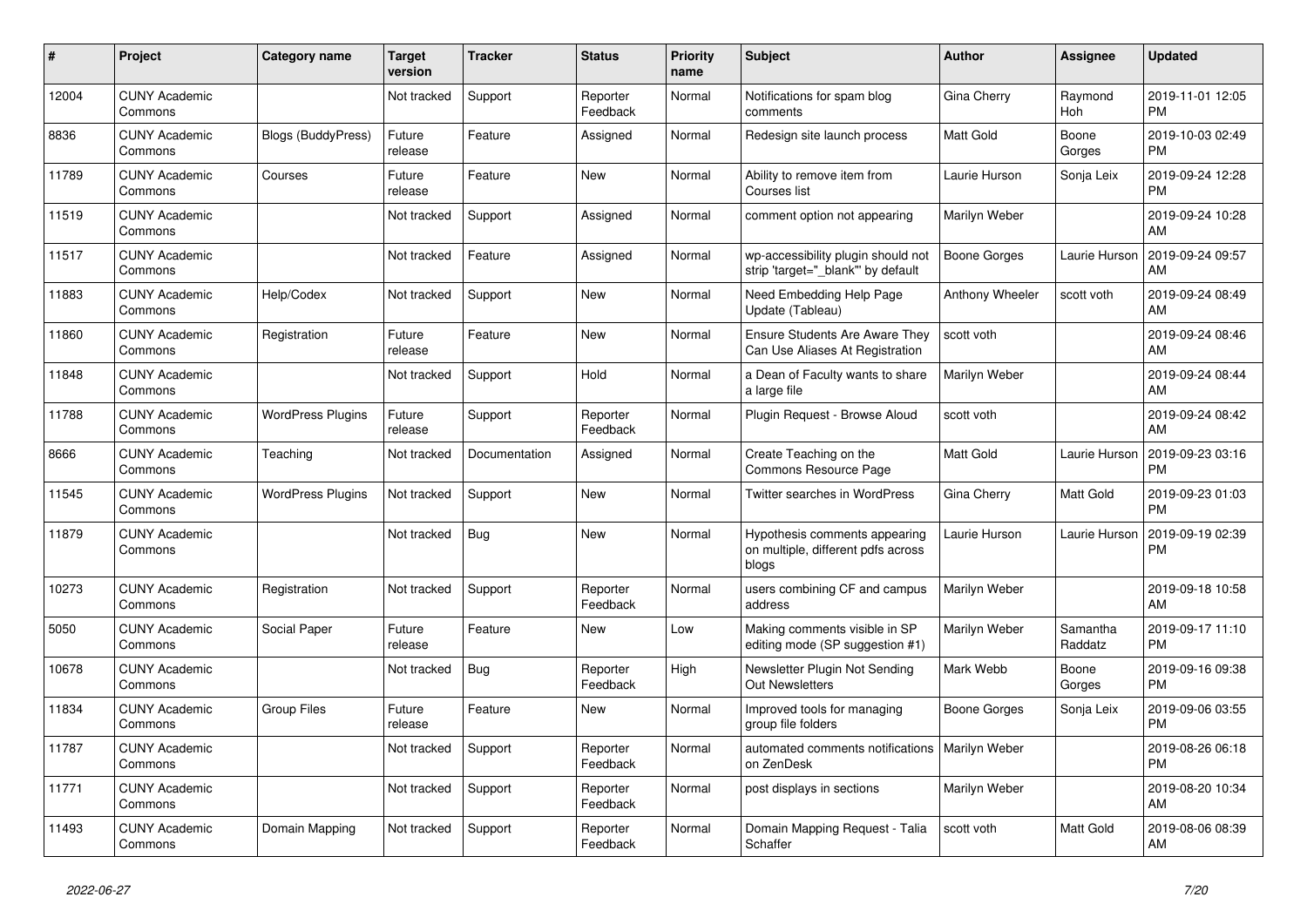| #     | Project                         | <b>Category name</b>     | <b>Target</b><br>version | <b>Tracker</b> | <b>Status</b>        | <b>Priority</b><br>name | <b>Subject</b>                                                                       | <b>Author</b>           | <b>Assignee</b>    | <b>Updated</b>                |
|-------|---------------------------------|--------------------------|--------------------------|----------------|----------------------|-------------------------|--------------------------------------------------------------------------------------|-------------------------|--------------------|-------------------------------|
| 11624 | <b>CUNY Academic</b><br>Commons | WordPress (misc)         | Not tracked              | Support        | <b>New</b>           | Normal                  | Change pages into posts or swap<br>database for a Commons site?                      | Stephen Klein           | Raymond<br>Hoh     | 2019-07-09 11:04<br>AM        |
| 11556 | <b>CUNY Academic</b><br>Commons | Courses                  | Not tracked              | Bug            | Reporter<br>Feedback | Normal                  | Instructor name given in course<br>listing                                           | Tom Harbison            |                    | 2019-06-25 04:12<br><b>PM</b> |
| 11531 | <b>CUNY Academic</b><br>Commons | Events                   | Future<br>release        | Feature        | <b>New</b>           | Normal                  | Main Events calendar should<br>include non-public events that<br>user has access to  | scott voth              | Boone<br>Gorges    | 2019-06-11 10:00<br>AM        |
| 11496 | <b>CUNY Academic</b><br>Commons | <b>Public Portfolio</b>  | 1.15.2                   | Support        | <b>New</b>           | Normal                  | Replace Twitter Icon on Member<br>Portfolio page                                     | scott voth              | Boone<br>Gorges    | 2019-06-06 01:03<br><b>PM</b> |
| 11509 | <b>CUNY Academic</b><br>Commons |                          | Not tracked              | Support        | Reporter<br>Feedback | Normal                  | deleted Page causing a Menu<br>problem?                                              | Marilyn Weber           |                    | 2019-06-04 09:54<br>AM        |
| 11415 | <b>CUNY Academic</b><br>Commons | <b>WordPress Plugins</b> | Not tracked              | Bug            | Reporter<br>Feedback | Normal                  | <b>Blog Subscriptions in Jetpack</b>                                                 | Laurie Hurson           |                    | 2019-05-14 10:34<br>AM        |
| 11393 | <b>CUNY Academic</b><br>Commons |                          | Not tracked              | Publicity      | <b>New</b>           | Normal                  | After 1.15 release, ceate a hero<br>slide and post about adding a site<br>to a group | scott voth              | Patrick<br>Sweeney | 2019-05-14 10:32<br>AM        |
| 11386 | <b>CUNY Academic</b><br>Commons | WordPress - Media        | Not tracked              | Support        | Reporter<br>Feedback | Normal                  | disappearing images                                                                  | scott voth              | Boone<br>Gorges    | 2019-05-14 10:32<br>AM        |
| 11449 | <b>CUNY Academic</b><br>Commons | WordPress - Media        | Not tracked              | Support        | Reporter<br>Feedback | Normal                  | Cloning Media Library for JITP<br>from Staging to Production Site                    | Patrick DeDauw          | Boone<br>Gorges    | 2019-05-13 12:00<br><b>PM</b> |
| 11392 | <b>CUNY Academic</b><br>Commons |                          | Future<br>release        | <b>Bug</b>     | New                  | Normal                  | Migrate users away from<br><b>StatPress</b>                                          | Boone Gorges            |                    | 2019-04-23 03:53<br><b>PM</b> |
| 11149 | <b>CUNY Academic</b><br>Commons |                          | Not tracked              | Support        | Reporter<br>Feedback | Normal                  | comments getting blocked                                                             | Marilyn Weber           | Raymond<br>Hoh     | 2019-03-26 11:40<br>AM        |
| 1544  | <b>CUNY Academic</b><br>Commons | Groups (misc)            | Future<br>release        | Feature        | Reporter<br>Feedback | Normal                  | Group Filtering and Sorting                                                          | Matt Gold               | Chris Stein        | 2019-03-01 02:25<br><b>PM</b> |
| 5016  | <b>CUNY Academic</b><br>Commons | Events                   | Future<br>release        | Feature        | Assigned             | Low                     | Allow comments to be posted on<br>events                                             | <b>Matt Gold</b>        | Raymond<br>Hoh     | 2019-03-01 02:23<br><b>PM</b> |
| 4635  | <b>CUNY Academic</b><br>Commons | Authentication           | Future<br>release        | Feature        | <b>New</b>           | Normal                  | Allow non-WP authentication                                                          | <b>Boone Gorges</b>     | Sonja Leix         | 2019-03-01 02:05<br><b>PM</b> |
| 9720  | <b>CUNY Academic</b><br>Commons | Authentication           | Future<br>release        | Feature        | <b>New</b>           | Normal                  | The Commons should be an<br>oAuth provider                                           | <b>Boone Gorges</b>     |                    | 2019-03-01 02:04<br><b>PM</b> |
| 11120 | <b>CUNY Academic</b><br>Commons | <b>WordPress Plugins</b> | Not tracked              | Bug            | Reporter<br>Feedback | Normal                  | <b>Events Manager Events Not</b><br>Showing Up                                       | Mark Webb               |                    | 2019-02-27 04:10<br><b>PM</b> |
| 11131 | <b>CUNY Academic</b><br>Commons |                          | Future<br>release        | Feature        | Reporter<br>Feedback | Normal                  | <b>Image Annotation Plugins</b>                                                      | Laurie Hurson           |                    | 2019-02-26 11:33<br>AM        |
| 11077 | <b>CUNY Academic</b><br>Commons | Events                   | Not tracked              | Feature        | Reporter<br>Feedback | Normal                  | Show event category description<br>in event list view                                | Raffi<br>Khatchadourian |                    | 2019-02-12 10:38<br><b>PM</b> |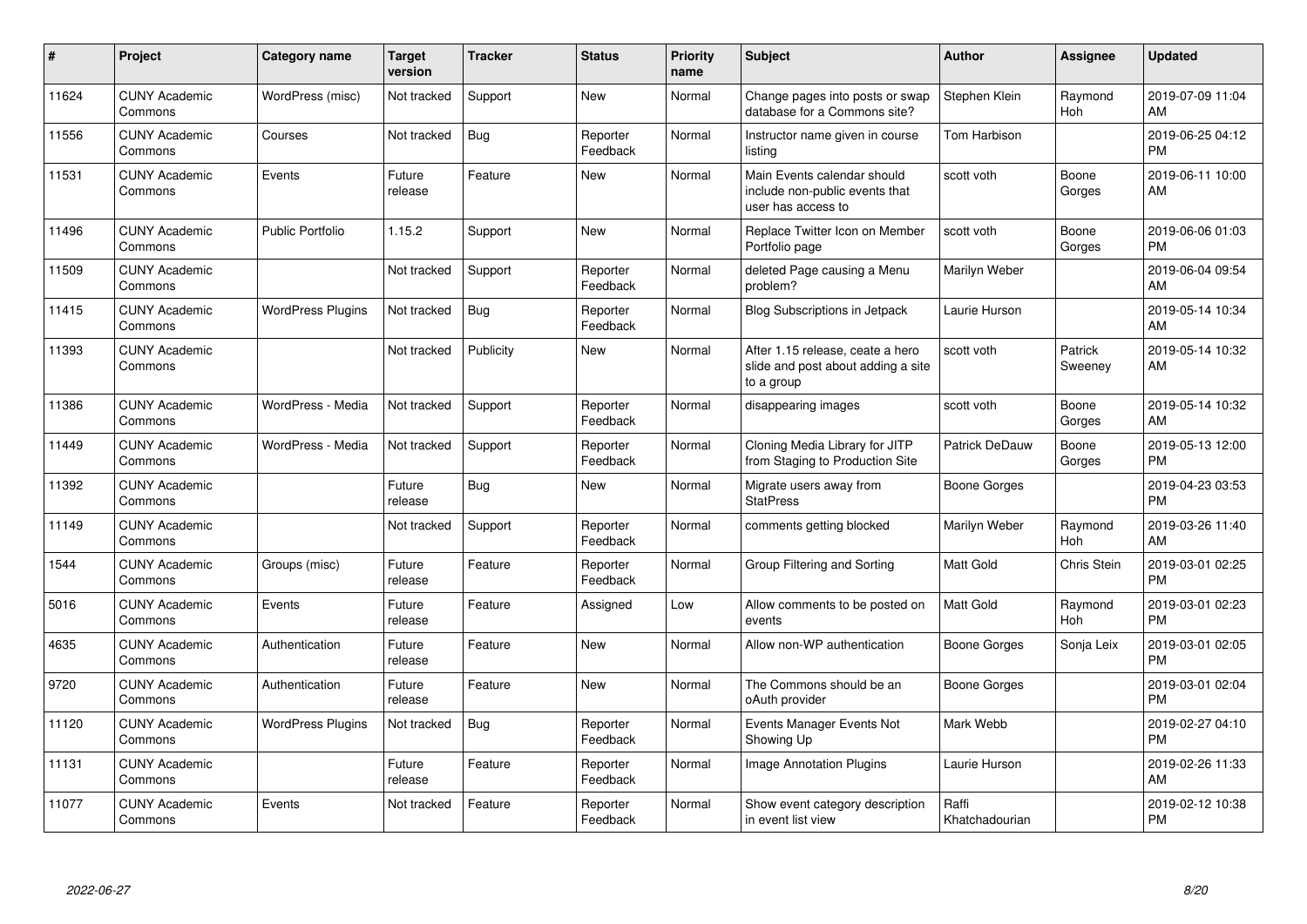| #     | Project                         | <b>Category name</b>       | <b>Target</b><br>version | <b>Tracker</b> | <b>Status</b>        | Priority<br>name | <b>Subject</b>                                                                                               | <b>Author</b>       | <b>Assignee</b> | <b>Updated</b>                |
|-------|---------------------------------|----------------------------|--------------------------|----------------|----------------------|------------------|--------------------------------------------------------------------------------------------------------------|---------------------|-----------------|-------------------------------|
| 11024 | <b>CUNY Academic</b><br>Commons | WordPress (misc)           | Future<br>release        | <b>Bug</b>     | <b>New</b>           | Normal           | Subsites should not show "you<br>should update your .htaccess<br>now" notice after permalink setting<br>save | <b>Boone Gorges</b> |                 | 2019-01-28 01:35<br><b>PM</b> |
| 10982 | <b>CUNY Academic</b><br>Commons | Domain Mapping             | Not tracked              | Support        | Reporter<br>Feedback | Normal           | <b>CNAME</b> question                                                                                        | scott voth          |                 | 2019-01-22 04:29<br><b>PM</b> |
| 10839 | <b>CUNY Academic</b><br>Commons | About page                 | Not tracked              | Support        | <b>New</b>           | Normal           | <b>Mission Statement Needs</b><br>Revision                                                                   | scott voth          | Matt Gold       | 2018-12-26 10:58<br>AM        |
| 10794 | <b>CUNY Academic</b><br>Commons | Performance                | Not tracked              | Bug            | <b>New</b>           | Normal           | Memcached connection<br>occasionally breaks                                                                  | Boone Gorges        | Boone<br>Gorges | 2018-12-06 03:30<br><b>PM</b> |
| 10769 | <b>CUNY Academic</b><br>Commons | <b>WordPress Themes</b>    | Not tracked              | Bug            | Reporter<br>Feedback | Normal           | 2011 Theme Sidebar                                                                                           | Mark Webb           |                 | 2018-12-04 04:09<br><b>PM</b> |
| 10659 | <b>CUNY Academic</b><br>Commons | Group Forums               | Future<br>release        | Feature        | Assigned             | Normal           | Post to multiple groups via email                                                                            | <b>Matt Gold</b>    | Raymond<br>Hoh  | 2018-11-15 12:54<br>AM        |
| 10657 | <b>CUNY Academic</b><br>Commons |                            | Not tracked              | Support        | Reporter<br>Feedback | Normal           | child theme problems                                                                                         | Marilyn Weber       |                 | 2018-11-08 01:19<br><b>PM</b> |
| 9926  | <b>CUNY Academic</b><br>Commons | <b>WordPress Plugins</b>   | Future<br>release        | <b>Bug</b>     | <b>New</b>           | Normal           | twitter-mentions-as-comments<br>cron jobs can run long                                                       | Boone Gorges        | Boone<br>Gorges | 2018-10-24 12:34<br><b>PM</b> |
| 9028  | <b>CUNY Academic</b><br>Commons | Onboarding                 | Future<br>release        | Feature        | Assigned             | Normal           | suggest groups to new members<br>during the registration process                                             | <b>Matt Gold</b>    | Chris Stein     | 2018-10-24 12:34<br><b>PM</b> |
| 9289  | <b>CUNY Academic</b><br>Commons | <b>WordPress Plugins</b>   | Future<br>release        | <b>Bug</b>     | Reporter<br>Feedback | Normal           | <b>Email Users Plugin</b>                                                                                    | Laurie Hurson       | Boone<br>Gorges | 2018-10-24 12:34<br><b>PM</b> |
| 5992  | <b>CUNY Academic</b><br>Commons | <b>Email Notifications</b> | Future<br>release        | Feature        | <b>New</b>           | Normal           | Changing the From line of<br>autogenerated blog emails                                                       | Marilyn Weber       |                 | 2018-09-27 05:19<br><b>PM</b> |
| 10368 | <b>CUNY Academic</b><br>Commons |                            | Future<br>release        | Feature        | Assigned             | Normal           | Use ORCID data to populate<br>academic profile page                                                          | Stephen Francoeur   | Boone<br>Gorges | 2018-09-25 01:53<br><b>PM</b> |
| 9947  | <b>CUNY Academic</b><br>Commons | <b>WordPress Plugins</b>   | Future<br>release        | Feature        | Reporter<br>Feedback | Normal           | Install H5P quiz plugin                                                                                      | Matt Gold           | Boone<br>Gorges | 2018-09-11 11:01<br>AM        |
| 10262 | <b>CUNY Academic</b><br>Commons |                            | Not tracked              | <b>Bug</b>     | Reporter<br>Feedback | Normal           | Newsletter Plugin: Broken Image<br>at Bottom of All Newsletters                                              | Mark Webb           | Raymond<br>Hoh  | 2018-08-30 05:17<br><b>PM</b> |
| 9979  | <b>CUNY Academic</b><br>Commons | <b>Email Notifications</b> | Not tracked              | <b>Bug</b>     | Reporter<br>Feedback | Normal           | Reports of slow email activation<br>emails                                                                   | <b>Matt Gold</b>    | Boone<br>Gorges | 2018-08-29 09:40<br><b>PM</b> |
| 10040 | <b>CUNY Academic</b><br>Commons | WordPress (misc)           | Not tracked              | Bug            | Reporter<br>Feedback | Normal           | User doesn't see full list of themes   Matt Gold                                                             |                     | Boone<br>Gorges | 2018-07-25 10:12<br>AM        |
| 9941  | <b>CUNY Academic</b><br>Commons | Wiki                       | Not tracked              | Support        | Assigned             | Normal           | Wiki functionality                                                                                           | Matt Gold           | Boone<br>Gorges | 2018-06-26 10:57<br>AM        |
| 9515  | <b>CUNY Academic</b><br>Commons | <b>WordPress Plugins</b>   | Not tracked              | Bug            | Reporter<br>Feedback | Normal           | Text to Speech plugin - "More<br>Slowly" checkbox not working                                                | scott voth          | Boone<br>Gorges | 2018-06-13 02:26<br><b>PM</b> |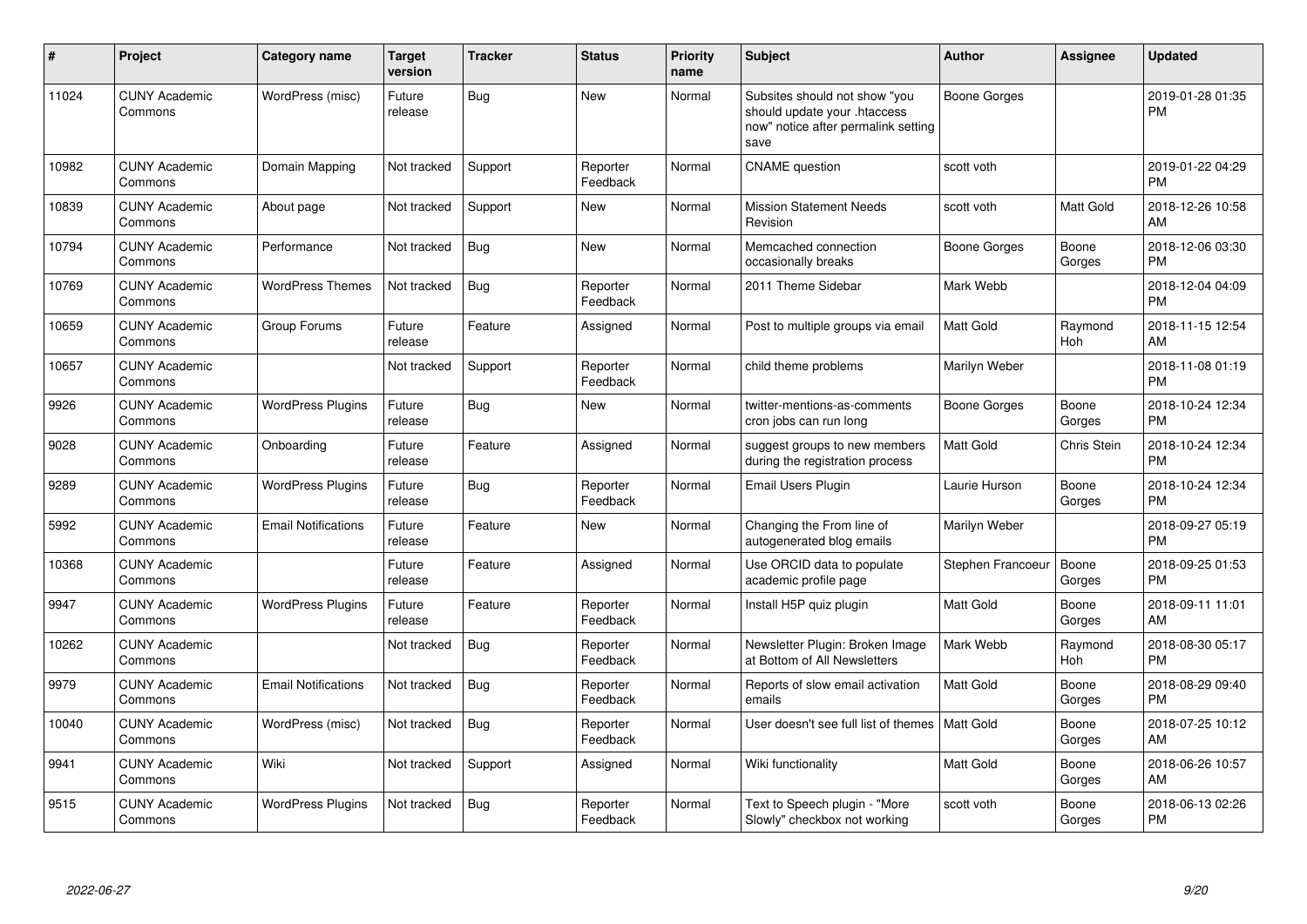| $\#$ | <b>Project</b>                  | <b>Category name</b>     | <b>Target</b><br>version | <b>Tracker</b> | <b>Status</b>        | Priority<br>name | <b>Subject</b>                                                                                                                               | <b>Author</b>           | Assignee              | <b>Updated</b>                |
|------|---------------------------------|--------------------------|--------------------------|----------------|----------------------|------------------|----------------------------------------------------------------------------------------------------------------------------------------------|-------------------------|-----------------------|-------------------------------|
| 9908 | <b>CUNY Academic</b><br>Commons |                          | Not tracked              | Feature        | <b>New</b>           | Normal           | Is it possible to send email<br>updates to users (or an email<br>address not on the list) for only a<br>single page AFTER being<br>prompted? | <b>Michael Shields</b>  | scott voth            | 2018-06-11 01:34<br><b>PM</b> |
| 9895 | <b>CUNY Academic</b><br>Commons | Onboarding               | Future<br>release        | Feature        | Assigned             | Normal           | Add "Accept Invitation"<br>link/button/function to Group<br>and/or Site invitation emails?                                                   | Luke Waltzer            | Boone<br>Gorges       | 2018-06-07 12:42<br><b>PM</b> |
| 9835 | <b>CUNY Academic</b><br>Commons | Group Forums             | Future<br>release        | Bug            | Assigned             | Normal           | add a "like" function?                                                                                                                       | Marilyn Weber           | <b>Erik Trainer</b>   | 2018-06-05 01:49<br><b>PM</b> |
| 9729 | <b>CUNY Academic</b><br>Commons | <b>SEO</b>               | Not tracked              | Support        | <b>New</b>           | Normal           | 503 Errors showing on<br>newlaborforum.cuny.edu                                                                                              | Diane Krauthamer        | Raymond<br><b>Hoh</b> | 2018-05-22 04:48<br><b>PM</b> |
| 8607 | <b>CUNY Academic</b><br>Commons |                          | Not tracked              | Support        | <b>New</b>           | Normal           | Paypal?                                                                                                                                      | Marilyn Weber           | Matt Gold             | 2018-05-15 01:37<br><b>PM</b> |
| 9643 | <b>CUNY Academic</b><br>Commons | Publicity                | Not tracked              | Feature        | <b>New</b>           | Normal           | Create a page on the Commons<br>for logos etc.                                                                                               | Stephen Real            | Stephen Real          | 2018-04-24 10:53<br>AM        |
| 3768 | <b>CUNY Academic</b><br>Commons | <b>Public Portfolio</b>  | Future<br>release        | Feature        | Assigned             | Normal           | Institutions/Past positions on<br>public portfolios                                                                                          | Matt Gold               | Boone<br>Gorges       | 2018-04-23 10:44<br>AM        |
| 7981 | <b>CUNY Academic</b><br>Commons | Social Paper             | Future<br>release        | Bug            | New                  | Normal           | Social Paper comments should<br>not go to spam                                                                                               | <b>Luke Waltzer</b>     | Boone<br>Gorges       | 2018-04-16 03:52<br><b>PM</b> |
| 7663 | <b>CUNY Academic</b><br>Commons | Social Paper             | Future<br>release        | <b>Bug</b>     | <b>New</b>           | Normal           | Social Paper notifications not<br>formatted correctly on secondary<br>sites                                                                  | <b>Boone Gorges</b>     | Boone<br>Gorges       | 2018-04-16 03:52<br><b>PM</b> |
| 9207 | <b>CUNY Academic</b><br>Commons |                          | Future<br>release        | Support        | Reporter<br>Feedback | Normal           | display dashboards made in<br>Tableau?                                                                                                       | Marilyn Weber           | Boone<br>Gorges       | 2018-04-10 10:42<br>AM        |
| 9420 | <b>CUNY Academic</b><br>Commons | cuny.is                  | Not tracked              | Feature        | <b>New</b>           | Normal           | Request for http://cuny.is/streams                                                                                                           | Raffi<br>Khatchadourian | Marilyn<br>Weber      | 2018-04-02 10:08<br>AM        |
| 7022 | <b>CUNY Academic</b><br>Commons | Announcements            | Future<br>release        | Bug            | <b>New</b>           | Normal           | Sitewide announcements should<br>be displayed on, and dismissable<br>from, mapped domains                                                    | Boone Gorges            | Boone<br>Gorges       | 2018-03-22 10:18<br>AM        |
| 9211 | <b>CUNY Academic</b><br>Commons | <b>WordPress Plugins</b> | Future<br>release        | Support        | Reporter<br>Feedback | Normal           | Auto-Role Setting in Forum Plugin  <br><b>Causing Some Confusion</b>                                                                         | Luke Waltzer            | Boone<br>Gorges       | 2018-03-13 11:44<br>AM        |
| 9346 | <b>CUNY Academic</b><br>Commons | WordPress (misc)         | Not tracked              | <b>Bug</b>     | <b>New</b>           | Normal           | Clone cetls.bmcc.cuny.edu for<br>development                                                                                                 | Owen Roberts            | Raymond<br>Hoh        | 2018-03-06 05:35<br><b>PM</b> |
| 3580 | <b>CUNY Academic</b><br>Commons | Group Blogs              | Future<br>release        | Feature        | <b>New</b>           | Normal           | Multiple blogs per group                                                                                                                     | <b>Boone Gorges</b>     | Boone<br>Gorges       | 2018-02-20 02:02<br><b>PM</b> |
| 8991 | <b>CUNY Academic</b><br>Commons | Reply By Email           | Not tracked              | <b>Bug</b>     | Hold                 | Normal           | RBE duplicate email message<br>issue                                                                                                         | Matt Gold               | Raymond<br><b>Hoh</b> | 2018-02-18 08:53<br><b>PM</b> |
| 9060 | <b>CUNY Academic</b><br>Commons | Commons In A Box         | Not tracked              | Bug            | Hold                 | Normal           | Problems with CBox image library<br>/ upload                                                                                                 | Lisa Rhody              | Raymond<br>Hoh        | 2018-01-10 03:26<br><b>PM</b> |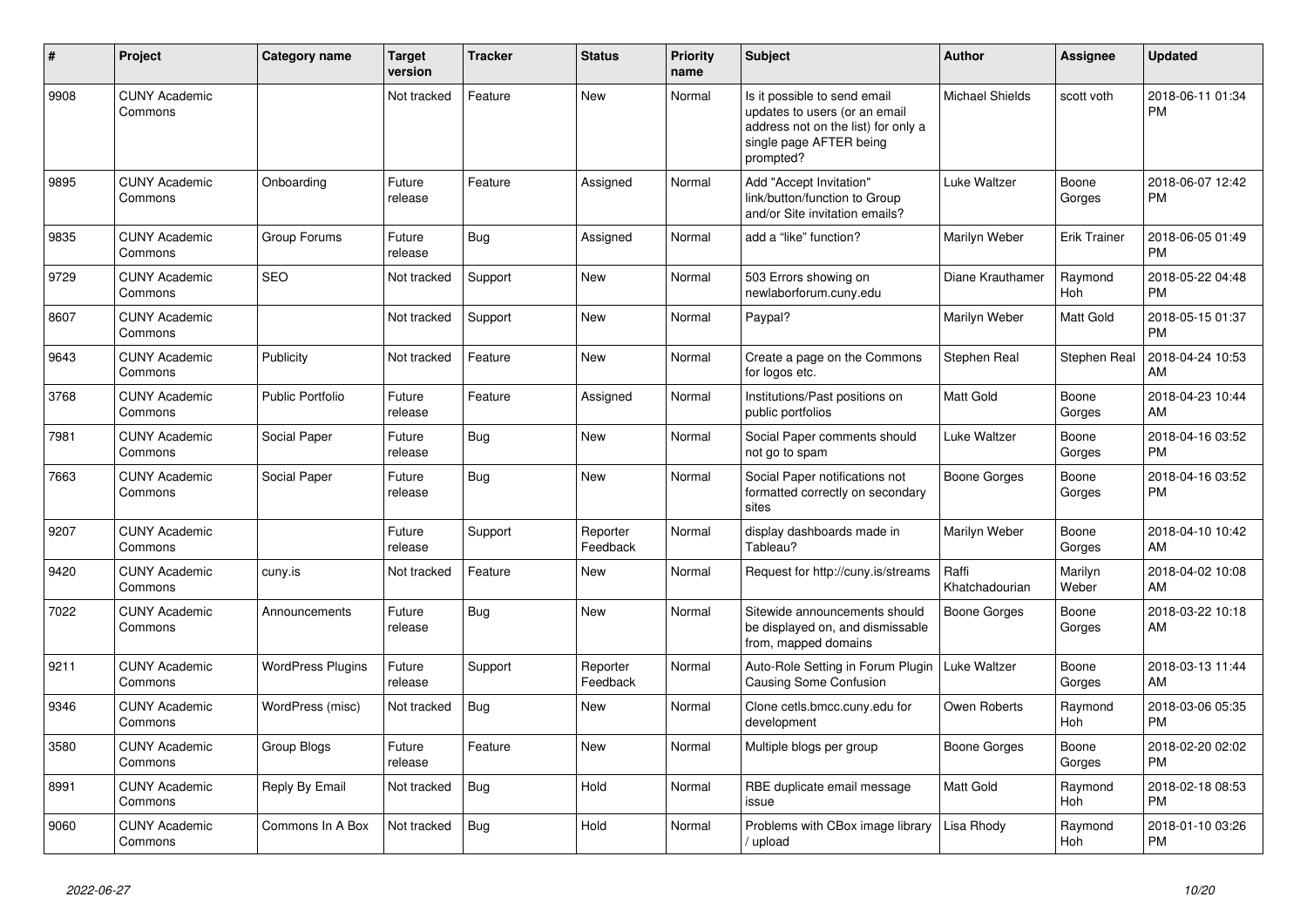| $\#$ | <b>Project</b>                  | Category name            | <b>Target</b><br>version | <b>Tracker</b> | <b>Status</b>        | Priority<br>name | <b>Subject</b>                                                                                  | <b>Author</b>           | <b>Assignee</b>    | <b>Updated</b>                |
|------|---------------------------------|--------------------------|--------------------------|----------------|----------------------|------------------|-------------------------------------------------------------------------------------------------|-------------------------|--------------------|-------------------------------|
| 9015 | <b>CUNY Academic</b><br>Commons | Groups (misc)            | Not tracked              | Outreach       | Assigned             | Normal           | Email group admins the email<br>addresses of their groups                                       | Matt Gold               | Matt Gold          | 2018-01-02 09:54<br>AM        |
| 8976 | <b>CUNY Academic</b><br>Commons | Reply By Email           | Not tracked              | Feature        | Assigned             | Normal           | Package RBE new topics<br>posting?                                                              | Matt Gold               | Raymond<br>Hoh     | 2017-12-04 02:34<br><b>PM</b> |
| 3615 | <b>CUNY Academic</b><br>Commons | Redmine                  | Not tracked              | Feature        | <b>New</b>           | Low              | Create Redmine issues via email                                                                 | Dominic Giglio          | Boone<br>Gorges    | 2017-11-16 11:36<br>AM        |
| 8898 | <b>CUNY Academic</b><br>Commons | Social Paper             | Not tracked              | Feature        | Assigned             | Normal           | Usage data on docs and social<br>paper                                                          | Matt Gold               | Matt Gold          | 2017-11-16 11:32<br>AM        |
| 8837 | <b>CUNY Academic</b><br>Commons |                          | Not tracked              | Feature        | Assigned             | Normal           | Create a form to request info from<br>people requesting premium<br>themes and plugins           | <b>Matt Gold</b>        | Marilyn<br>Weber   | 2017-11-14 03:35<br><b>PM</b> |
| 8902 | <b>CUNY Academic</b><br>Commons | Design                   | Not tracked              | Feature        | Assigned             | Normal           | Report back on research on<br><b>BuddyPress themes</b>                                          | Matt Gold               | Michael Smith      | 2017-11-10 12:31<br><b>PM</b> |
| 8498 | <b>CUNY Academic</b><br>Commons | <b>WordPress Plugins</b> | Future<br>release        | Feature        | <b>New</b>           | Low              | <b>Gravity Forms Email Users</b>                                                                | Raffi<br>Khatchadourian | Matt Gold          | 2017-10-13 12:58<br><b>PM</b> |
| 8675 | <b>CUNY Academic</b><br>Commons | User Onboarding          | Future<br>release        | Bug            | Reporter<br>Feedback | Low              | Add new User search screen calls<br>for the input of email address but<br>doesn't work with one | Paul Hebert             | Boone<br>Gorges    | 2017-10-11 11:17<br>AM        |
| 8756 | <b>CUNY Academic</b><br>Commons | Group Blogs              | Future<br>release        | Feature        | Hold                 | Normal           | Connect multiple blogs to one<br>group?                                                         | Matt Gold               | Boone<br>Gorges    | 2017-09-30 10:42<br>AM        |
| 8211 | <b>CUNY Academic</b><br>Commons | <b>WordPress Themes</b>  | Future<br>release        | Feature        | New                  | Normal           | Theme Suggestions: Material<br>Design-Inspired Themes                                           | Margaret Galvan         | Margaret<br>Galvan | 2017-08-07 02:48<br><b>PM</b> |
| 8440 | <b>CUNY Academic</b><br>Commons | Onboarding               | Not tracked              | Bug            | <b>New</b>           | Normal           | <b>Create Test Email Accounts for</b><br><b>Onboarding Project</b>                              | <b>Stephen Real</b>     | Stephen Real       | 2017-08-01 09:49<br><b>PM</b> |
| 8078 | <b>CUNY Academic</b><br>Commons | <b>WordPress Plugins</b> | Future<br>release        | System Upgrade | Assigned             | Normal           | <b>CommentPress Updates</b>                                                                     | Margaret Galvan         | Christian<br>Wach  | 2017-05-08 03:49<br><b>PM</b> |
| 7828 | <b>CUNY Academic</b><br>Commons |                          | Not tracked              | Feature        | Assigned             | Normal           | Theme Assessment 2017                                                                           | Margaret Galvan         | Margaret<br>Galvan | 2017-05-02 10:41<br><b>PM</b> |
| 4481 | <b>CUNY Academic</b><br>Commons | Events                   | Future<br>release        | Feature        | <b>New</b>           | Normal           | Group admins/mods should have<br>the ability to unlink an event from<br>the group               | Boone Gorges            | Boone<br>Gorges    | 2017-04-24 03:53<br><b>PM</b> |
| 7928 | <b>CUNY Academic</b><br>Commons | Group Forums             | Not tracked              | <b>Bug</b>     | <b>New</b>           | Normal           | Duplicate Forum post                                                                            | Luke Waltzer            | Raymond<br>Hoh     | 2017-04-11 09:27<br><b>PM</b> |
| 6356 | <b>CUNY Academic</b><br>Commons | <b>WordPress Plugins</b> | Future<br>release        | Bug            | Reporter<br>Feedback | Low              | Should Subscribe2 be<br>deprecated?                                                             | Luke Waltzer            |                    | 2017-03-20 12:20<br><b>PM</b> |
| 7624 | <b>CUNY Academic</b><br>Commons | BuddyPress (misc)        | Future<br>release        | Design/UX      | <b>New</b>           | Normal           | <b>BP Notifications</b>                                                                         | Luke Waltzer            | Paige Dupont       | 2017-02-08 10:43<br><b>PM</b> |
| 5316 | <b>CUNY Academic</b><br>Commons | <b>User Experience</b>   | Future<br>release        | Feature        | Assigned             | Normal           | Prompt user email address<br>updates                                                            | Matt Gold               | Stephen Real       | 2016-12-21 03:30<br><b>PM</b> |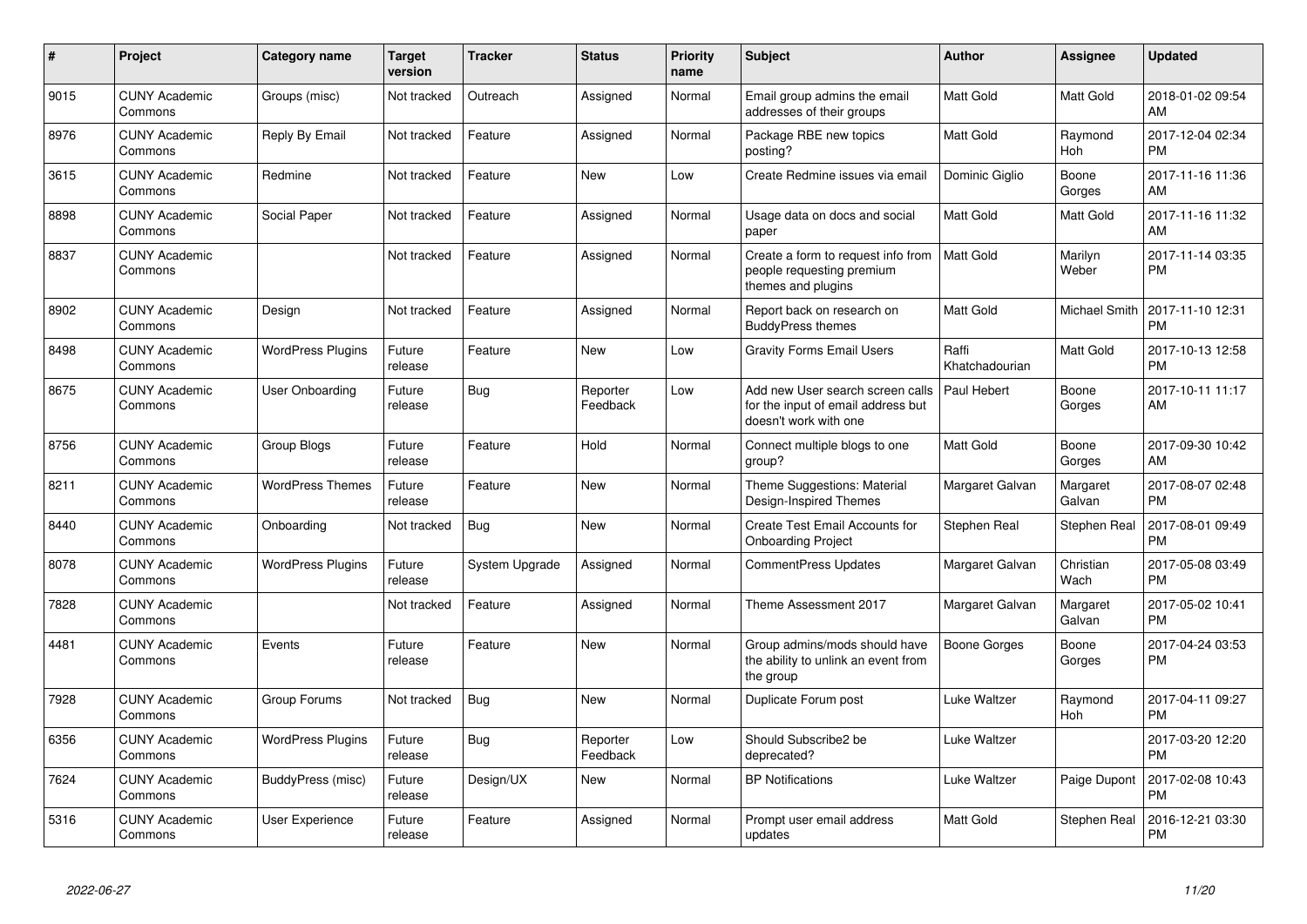| $\#$ | Project                         | Category name            | <b>Target</b><br>version | <b>Tracker</b> | <b>Status</b>        | <b>Priority</b><br>name | <b>Subject</b>                                                   | Author                  | <b>Assignee</b>       | <b>Updated</b>                |
|------|---------------------------------|--------------------------|--------------------------|----------------|----------------------|-------------------------|------------------------------------------------------------------|-------------------------|-----------------------|-------------------------------|
| 4980 | <b>CUNY Academic</b><br>Commons | Home Page                | Future<br>release        | Feature        | Assigned             | Normal                  | CAC Featured Content -- Adding<br>Randomization                  | <b>Matt Gold</b>        | Boone<br>Gorges       | 2016-12-12 03:01<br><b>PM</b> |
| 6995 | <b>CUNY Academic</b><br>Commons | Home Page                | Not tracked              | Bug            | Assigned             | Normal                  | member filter on homepage not<br>working                         | <b>Matt Gold</b>        | Raymond<br><b>Hoh</b> | 2016-12-11 09:46<br><b>PM</b> |
| 6665 | <b>CUNY Academic</b><br>Commons |                          | Not tracked              | Publicity      | <b>New</b>           | Normal                  | Dead Link in 1.10 announcement<br>post                           | Paige Dupont            | Stephen Real          | 2016-12-01 03:11<br><b>PM</b> |
| 6644 | <b>CUNY Academic</b><br>Commons |                          | Not tracked              | <b>Bug</b>     | Reporter<br>Feedback | High                    | White Screen at Login Pge                                        | Luke Waltzer            | Raymond<br>Hoh        | 2016-11-21 10:34<br><b>PM</b> |
| 6755 | <b>CUNY Academic</b><br>Commons | WordPress (misc)         | Future<br>release        | <b>Bug</b>     | <b>New</b>           | Normal                  | Cannot Deactivate Plugin                                         | Laura Kane              |                       | 2016-11-16 01:12<br><b>PM</b> |
| 6749 | <b>CUNY Academic</b><br>Commons | Events                   | Future<br>release        | <b>Bug</b>     | <b>New</b>           | Low                     | BPEO iCal request can trigger<br>very large number of DB queries | <b>Boone Gorges</b>     | Raymond<br>Hoh        | 2016-11-15 10:09<br><b>PM</b> |
| 6671 | <b>CUNY Academic</b><br>Commons | Reply By Email           | Not tracked              | <b>Bug</b>     | Assigned             | Normal                  | 'Post too often" RBE error<br>message                            | <b>Matt Gold</b>        | Raymond<br><b>Hoh</b> | 2016-11-11 09:55<br>AM        |
| 6426 | <b>CUNY Academic</b><br>Commons | Spam/Spam<br>Prevention  | Future<br>release        | Feature        | Assigned             | Normal                  | Force captcha on all comments?                                   | <b>Matt Gold</b>        | <b>Tahir Butt</b>     | 2016-10-24 02:06<br><b>PM</b> |
| 1423 | <b>CUNY Academic</b><br>Commons | BuddyPress (misc)        | Future<br>release        | Feature        | Assigned             | Low                     | Show an avatar for pingback<br>comment activity items            | <b>Boone Gorges</b>     | <b>Tahir Butt</b>     | 2016-10-24 12:03<br><b>PM</b> |
| 3090 | <b>CUNY Academic</b><br>Commons | Twitter page             | Future<br>release        | Feature        | Assigned             | Normal                  | Prevent Retweets from showing<br>up on Commons twitter page      | <b>Matt Gold</b>        | <b>Tahir Butt</b>     | 2016-10-24 11:31<br>AM        |
| 5199 | <b>CUNY Academic</b><br>Commons | Social Paper             | Future<br>release        | Feature        | <b>New</b>           | Normal                  | add tables to the SP editor                                      | Marilyn Weber           |                       | 2016-10-24 11:27<br>AM        |
| 5234 | <b>CUNY Academic</b><br>Commons | Membership               | Future<br>release        | Feature        | Assigned             | Normal                  | Write Unconfirmed patch for WP                                   | Boone Gorges            | Boone<br>Gorges       | 2016-10-24 11:18<br>AM        |
| 6392 | <b>CUNY Academic</b><br>Commons | Group Forums             | Future<br>release        | Design/UX      | Assigned             | Low                     | Composition/Preview Panes in<br>Forum Posts                      | Luke Waltzer            | Paige Dupont          | 2016-10-21 04:26<br><b>PM</b> |
| 6389 | <b>CUNY Academic</b><br>Commons | <b>BuddyPress Docs</b>   | Future<br>release        | Feature        | <b>New</b>           | Low                     | Make Discussion Area Visible<br>When Editing a Doc               | Luke Waltzer            | Boone<br>Gorges       | 2016-10-21 04:16<br><b>PM</b> |
| 5826 | <b>CUNY Academic</b><br>Commons | <b>WordPress Plugins</b> | Future<br>release        | Support        | Reporter<br>Feedback | Normal                  | <b>Remove Subscription Options</b><br>plugin from directory      | Sarah Morgano           | Sarah<br>Morgano      | 2016-10-21 04:14<br><b>PM</b> |
| 6332 | <b>CUNY Academic</b><br>Commons | WordPress (misc)         | Future<br>release        | Feature        | <b>New</b>           | Normal                  | Allow uploaded files to be marked<br>as private in an ad hoc way | <b>Boone Gorges</b>     |                       | 2016-10-17 11:41<br><b>PM</b> |
| 1417 | <b>CUNY Academic</b><br>Commons | <b>BuddyPress Docs</b>   | Future<br>release        | Feature        | Assigned             | Low                     | <b>Bulk actions for BuddyPress Docs</b>                          | <b>Boone Gorges</b>     | Boone<br>Gorges       | 2016-10-17 10:41<br><b>PM</b> |
| 6298 | <b>CUNY Academic</b><br>Commons | User Experience          | Not tracked              | Design/UX      | Assigned             | Normal                  | Examine data from survey                                         | <b>Matt Gold</b>        | Margaret<br>Galvan    | 2016-10-14 12:16<br><b>PM</b> |
| 5182 | <b>CUNY Academic</b><br>Commons | Social Paper             | Future<br>release        | Design/UX      | <b>New</b>           | Normal                  | 'Publishing" a private paper on<br>social paper?                 | Raffi<br>Khatchadourian | Boone<br>Gorges       | 2016-10-13 04:12<br>PM        |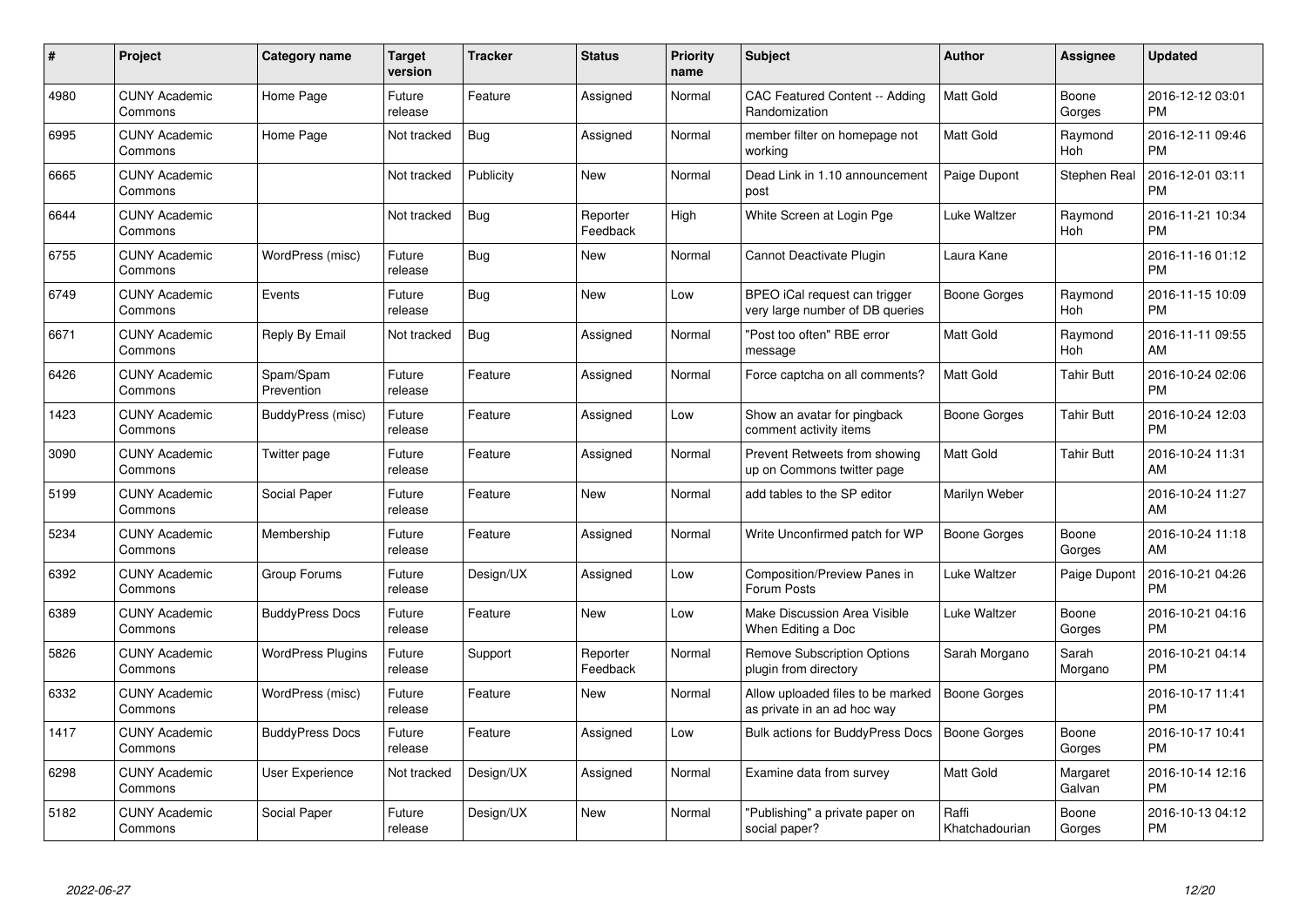| #    | Project                         | Category name           | <b>Target</b><br>version | <b>Tracker</b> | <b>Status</b>        | <b>Priority</b><br>name | <b>Subject</b>                                                    | <b>Author</b>       | <b>Assignee</b>     | <b>Updated</b>                |
|------|---------------------------------|-------------------------|--------------------------|----------------|----------------------|-------------------------|-------------------------------------------------------------------|---------------------|---------------------|-------------------------------|
| 2881 | <b>CUNY Academic</b><br>Commons | <b>Public Portfolio</b> | Future<br>release        | Feature        | Assigned             | Normal                  | Redesign the UX for Profiles                                      | Chris Stein         | Chris Stein         | 2016-10-13 12:45<br><b>PM</b> |
| 4903 | <b>CUNY Academic</b><br>Commons | Events                  | Future<br>release        | Design/UX      | Assigned             | Normal                  | Improving visual appearance of<br>event calendars                 | <b>Matt Gold</b>    | Boone<br>Gorges     | 2016-10-13 11:51<br>AM        |
| 5696 | <b>CUNY Academic</b><br>Commons | Events                  | Future<br>release        | Feature        | Assigned             | Normal                  | Events Calendar - display options<br>calendar aggregation         | <b>Matt Gold</b>    | Boone<br>Gorges     | 2016-10-13 11:44<br>AM        |
| 6078 | <b>CUNY Academic</b><br>Commons | Blogs (BuddyPress)      | Future<br>release        | Feature        | New                  | Normal                  | Explore Adding Network Blog<br>Metadata Plugin                    | Luke Waltzer        | Luke Waltzer        | 2016-10-11 10:29<br><b>PM</b> |
| 6115 | <b>CUNY Academic</b><br>Commons | Publicity               | Not tracked              | Feature        | Assigned             | Normal                  | create digital signage for GC                                     | <b>Matt Gold</b>    | scott voth          | 2016-10-11 10:09<br><b>PM</b> |
| 6014 | <b>CUNY Academic</b><br>Commons | Publicity               | Future<br>release        | Publicity      | Reporter<br>Feedback | Normal                  | Google search listing                                             | <b>Matt Gold</b>    | Boone<br>Gorges     | 2016-09-21 03:48<br><b>PM</b> |
| 5268 | <b>CUNY Academic</b><br>Commons | Group Forums            | Future<br>release        | Bug            | Assigned             | Normal                  | Long-time to post to multiple<br>groups                           | Luke Waltzer        | Daniel Jones        | 2016-09-07 06:31<br><b>PM</b> |
| 5955 | <b>CUNY Academic</b><br>Commons | Outreach                | Future<br>release        | Feature        | Assigned             | Normal                  | Create auto-newsletter for<br>commons members                     | Matt Gold           | Luke Waltzer        | 2016-08-30 10:34<br>AM        |
| 5827 | <b>CUNY Academic</b><br>Commons | <b>Public Portfolio</b> | Future<br>release        | <b>Bug</b>     | Assigned             | Normal                  | Academic Interests square<br>bracket links not working            | scott voth          | Chris Stein         | 2016-08-11 11:59<br><b>PM</b> |
| 5691 | <b>CUNY Academic</b><br>Commons | Blogs (BuddyPress)      | Future<br>release        | <b>Bug</b>     | Assigned             | High                    | Differing numbers on Sites display   Matt Gold                    |                     | Raymond<br>Hoh      | 2016-06-13 01:37<br><b>PM</b> |
| 5679 | <b>CUNY Academic</b><br>Commons | Analytics               | Not tracked              | Feature        | New                  | Normal                  | Logged In Users for GA                                            | Valerie Townsend    | Valerie<br>Townsend | 2016-06-11 09:49<br>AM        |
| 4438 | <b>CUNY Academic</b><br>Commons | Events                  | Future<br>release        | Bug            | Assigned             | Normal                  | Events Calendar - Export<br><b>Recurring Events</b>               | scott voth          | Daniel Jones        | 2016-05-23 04:25<br><b>PM</b> |
| 5489 | <b>CUNY Academic</b><br>Commons | Social Paper            | Future<br>release        | Feature        | <b>New</b>           | Normal                  | Asc/desc sorting for Social Paper<br>directories                  | <b>Boone Gorges</b> |                     | 2016-04-21 10:06<br><b>PM</b> |
| 5488 | <b>CUNY Academic</b><br>Commons | Social Paper            | Future<br>release        | <b>Bug</b>     | <b>New</b>           | Normal                  | Add a "last edited by" field to<br>Social Paper group directories | Boone Gorges        |                     | 2016-04-21 10:05<br><b>PM</b> |
| 5053 | <b>CUNY Academic</b><br>Commons | Social Paper            | Future<br>release        | Feature        | <b>New</b>           | Low                     | Scrollable menu to add readers<br>(SP suggestion #4)              | Marilyn Weber       | Samantha<br>Raddatz | 2016-04-21 05:21<br><b>PM</b> |
| 5397 | <b>CUNY Academic</b><br>Commons | Social Paper            | Future<br>release        | Feature        | New                  | Normal                  | frustrating to have to<br>enable/disable in SP                    | Marilyn Weber       | Samantha<br>Raddatz | 2016-04-20 03:39<br><b>PM</b> |
| 3657 | <b>CUNY Academic</b><br>Commons | WordPress (misc)        | Not tracked              | Feature        | <b>New</b>           | Normal                  | Create alert for GC email<br>addresses                            | <b>Matt Gold</b>    | <b>Matt Gold</b>    | 2016-04-14 11:29<br><b>PM</b> |
| 5298 | <b>CUNY Academic</b><br>Commons |                         | Not tracked              | Publicity      | <b>New</b>           | Normal                  | Survey Pop-Up Text                                                | Samantha Raddatz    | Samantha<br>Raddatz | 2016-03-22 12:27<br><b>PM</b> |
| 5317 | <b>CUNY Academic</b><br>Commons | Group Blogs             | Not tracked              | <b>Bug</b>     | Reporter<br>Feedback | Normal                  | Notifications of New Post Didn't<br>Come                          | Luke Waltzer        | Samantha<br>Raddatz | 2016-03-21 10:41<br><b>PM</b> |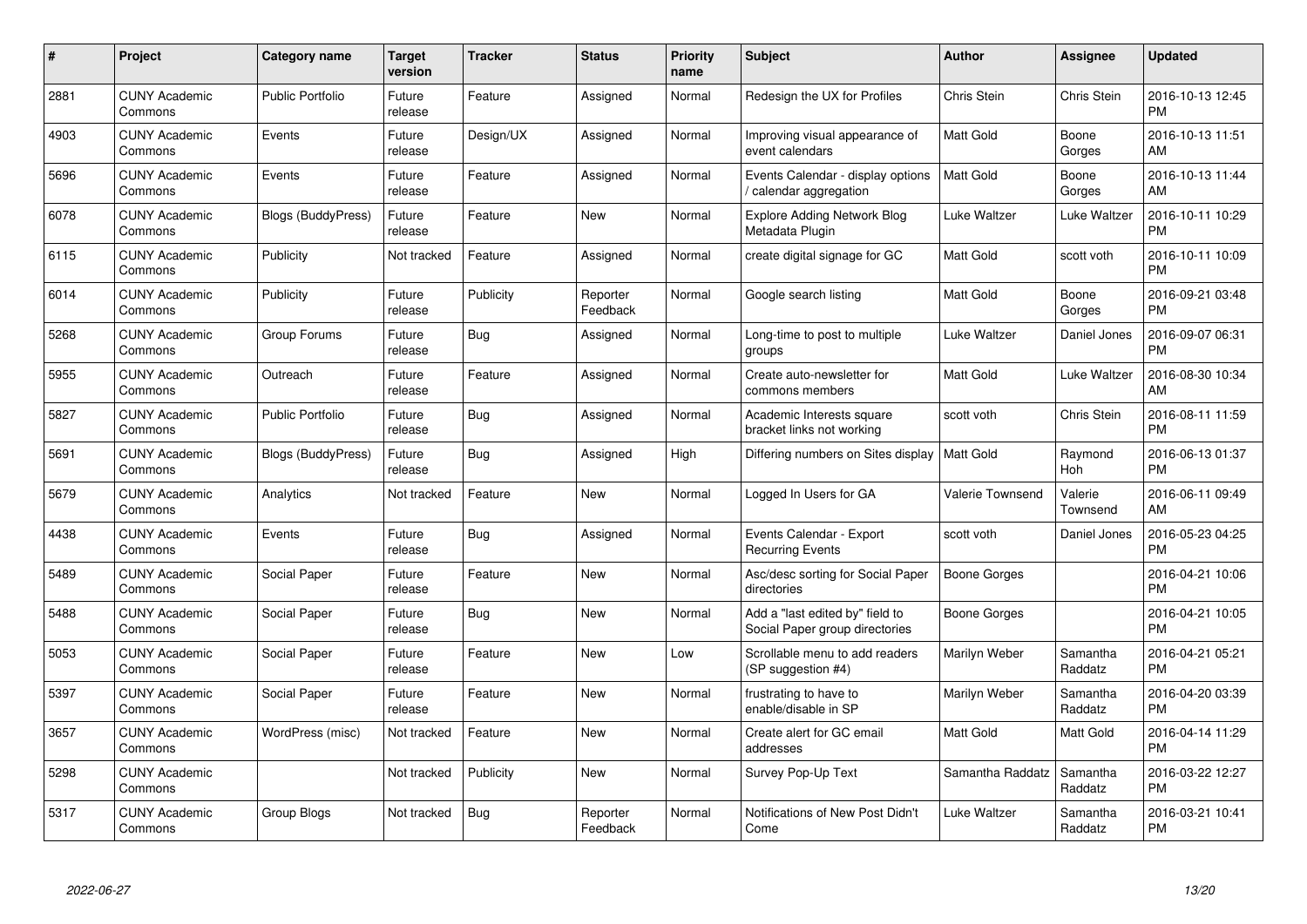| #    | <b>Project</b>                  | Category name                  | <b>Target</b><br>version | Tracker       | <b>Status</b> | <b>Priority</b><br>name | <b>Subject</b>                                                                                                                                        | <b>Author</b>           | <b>Assignee</b>     | <b>Updated</b>                |
|------|---------------------------------|--------------------------------|--------------------------|---------------|---------------|-------------------------|-------------------------------------------------------------------------------------------------------------------------------------------------------|-------------------------|---------------------|-------------------------------|
| 2612 | <b>CUNY Academic</b><br>Commons |                                | Not tracked              | Publicity     | Assigned      | Normal                  | Pinterest site for the Commons                                                                                                                        | local admin             | Sarah<br>Morgano    | 2016-03-04 11:19<br>AM        |
| 2666 | <b>CUNY Academic</b><br>Commons | About page                     | Not tracked              | Documentation | Assigned      | Normal                  | Update About Text                                                                                                                                     | <b>Chris Stein</b>      | Luke Waltzer        | 2016-03-04 11:19<br>AM        |
| 5282 | <b>CUNY Academic</b><br>Commons | Social Paper                   | Future<br>release        | <b>Bug</b>    | <b>New</b>    | Normal                  | Replying via email directs to<br>paper but not individual comment.                                                                                    | Marilyn Weber           | Raymond<br>Hoh      | 2016-03-02 01:48<br><b>PM</b> |
| 3369 | <b>CUNY Academic</b><br>Commons | Reply By Email                 | Not tracked              | Outreach      | Hold          | Normal                  | Release reply by email to WP<br>plugin directory                                                                                                      | Matt Gold               | Raymond<br>Hoh      | 2016-03-01 12:46<br><b>PM</b> |
| 4986 | <b>CUNY Academic</b><br>Commons | ZenDesk                        | Not tracked              | Support       | Assigned      | Normal                  | Prepare documentation for<br>Zendesk re web widget                                                                                                    | <b>Matt Gold</b>        | Samantha<br>Raddatz | 2016-02-25 03:09<br><b>PM</b> |
| 636  | <b>CUNY Academic</b><br>Commons | WordPress (misc)               | Not tracked              | Support       | Assigned      | Normal                  | Create Lynda.com-like Table of<br>Contents for Prospective Tutorial<br>Screencasts                                                                    | <b>Matt Gold</b>        | scott voth          | 2016-02-23 03:12<br><b>PM</b> |
| 4070 | <b>CUNY Academic</b><br>Commons | Analytics                      | Not tracked              | Support       | Assigned      | Normal                  | Request for JITP site analytics                                                                                                                       | <b>Matt Gold</b>        | Seth Persons        | 2016-02-23 03:09<br><b>PM</b> |
| 5225 | <b>CUNY Academic</b><br>Commons | Registration                   | Future<br>release        | Feature       | Assigned      | Normal                  | On-boarding Issues                                                                                                                                    | Luke Waltzer            | Samantha<br>Raddatz | 2016-02-12 02:58<br><b>PM</b> |
| 5205 | <b>CUNY Academic</b><br>Commons | Social Paper                   | Future<br>release        | Feature       | <b>New</b>    | Normal                  | Social Paper folders                                                                                                                                  | Marilyn Weber           |                     | 2016-02-11 10:24<br>PM        |
| 5058 | <b>CUNY Academic</b><br>Commons | Social Paper                   | Future<br>release        | Feature       | <b>New</b>    | Low                     | Can there be a clearer signal that<br>even when comments have<br>already been made you add<br>comments by clicking on the side?<br>(SP suggestion #5) | Marilyn Weber           | Samantha<br>Raddatz | 2016-02-11 10:24<br><b>PM</b> |
| 5052 | <b>CUNY Academic</b><br>Commons | Social Paper                   | Future<br>release        | Feature       | <b>New</b>    | Low                     | Sentence by sentence or line by<br>line comments (SP suggestion #3)                                                                                   | Marilyn Weber           | Boone<br>Gorges     | 2016-02-11 10:24<br><b>PM</b> |
| 5183 | <b>CUNY Academic</b><br>Commons | Social Paper                   | Future<br>release        | Design/UX     | <b>New</b>    | Normal                  | Creating a new paper when<br>viewing an existing paper                                                                                                | Raffi<br>Khatchadourian | Samantha<br>Raddatz | 2016-02-02 12:09<br><b>PM</b> |
| 2175 | <b>CUNY Academic</b><br>Commons | WordPress (misc)               | Not tracked              | Support       | Assigned      | Normal                  | Subscibe 2 vs. Jetpack<br>subscription options                                                                                                        | local admin             | Matt Gold           | 2016-01-26 04:58<br><b>PM</b> |
| 3230 | <b>CUNY Academic</b><br>Commons | Internal Tools and<br>Workflow | Not tracked              | Feature       | Assigned      | High                    | Scripts for quicker<br>provisioning/updating of<br>development environments                                                                           | Boone Gorges            | Boone<br>Gorges     | 2016-01-26 04:54<br><b>PM</b> |
| 4972 | <b>CUNY Academic</b><br>Commons | Analytics                      | Not tracked              | Bug           | New           | Normal                  | <b>Newsletter Analytics</b>                                                                                                                           | Stephen Real            | Matt Gold           | 2015-12-09 12:54<br><b>PM</b> |
| 1167 | <b>CUNY Academic</b><br>Commons | <b>Email Invitations</b>       | Future<br>release        | Feature       | <b>New</b>    | Low                     | Allow email invitations to be<br>resent                                                                                                               | Boone Gorges            | Boone<br>Gorges     | 2015-11-12 12:53<br>AM        |
| 1105 | <b>CUNY Academic</b><br>Commons | WordPress (misc)               | Future<br>release        | Feature       | Assigned      | Normal                  | Rephrase Blog Privacy Options                                                                                                                         | <b>Matt Gold</b>        | Samantha<br>Raddatz | 2015-11-09 06:19<br><b>PM</b> |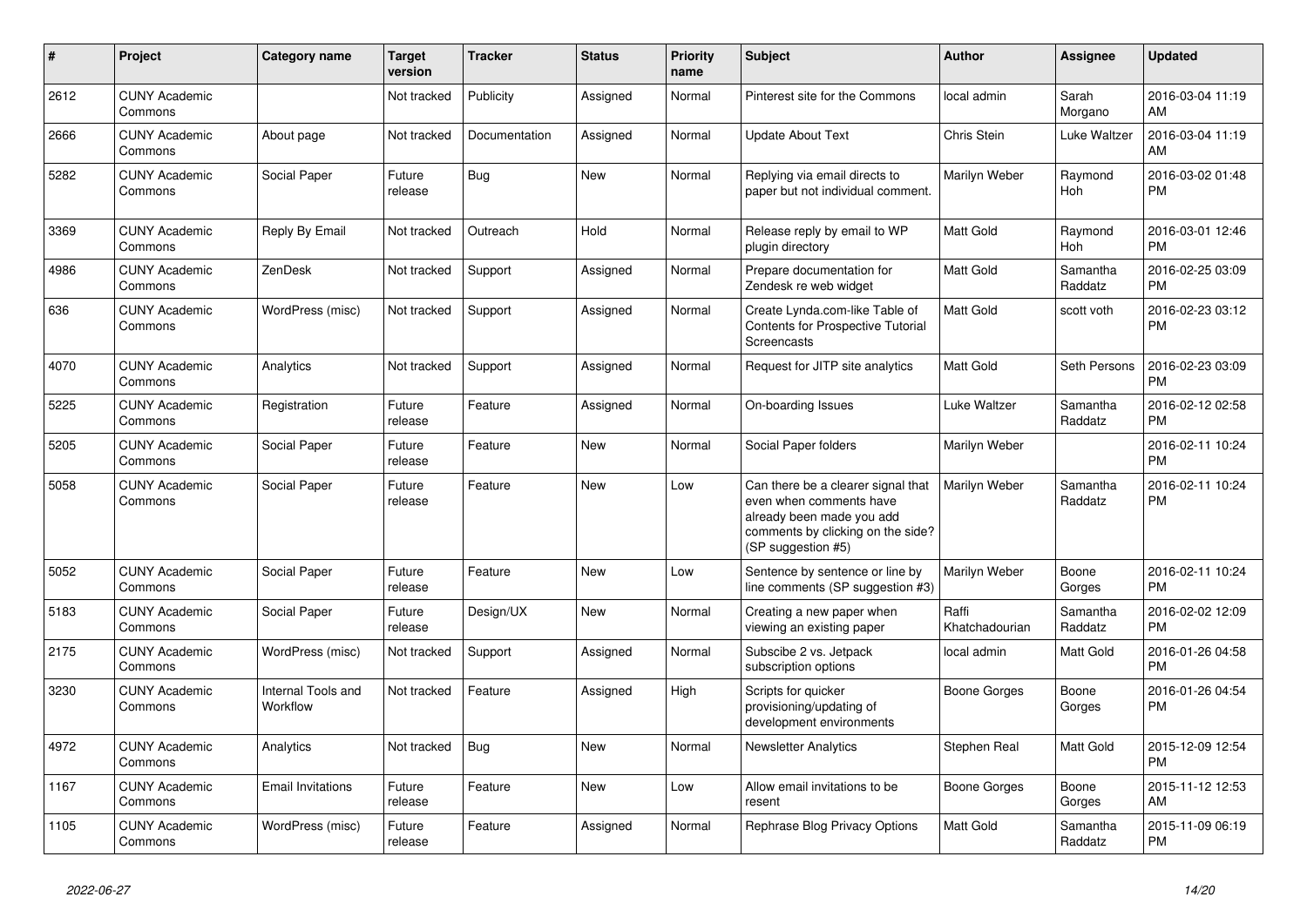| #    | Project                         | <b>Category name</b>       | <b>Target</b><br>version | <b>Tracker</b> | <b>Status</b>        | <b>Priority</b><br>name | <b>Subject</b>                                                                | Author              | <b>Assignee</b>     | <b>Updated</b>                |
|------|---------------------------------|----------------------------|--------------------------|----------------|----------------------|-------------------------|-------------------------------------------------------------------------------|---------------------|---------------------|-------------------------------|
| 554  | <b>CUNY Academic</b><br>Commons | BuddyPress (misc)          | Future<br>release        | Feature        | Assigned             | Normal                  | Add Trackback notifications to<br>site-wide activity feed                     | <b>Matt Gold</b>    | Boone<br>Gorges     | 2015-11-09 06:19<br><b>PM</b> |
| 365  | <b>CUNY Academic</b><br>Commons | WordPress (misc)           | Future<br>release        | Feature        | Assigned             | Normal                  | <b>Create Mouseover Tooltips</b><br>throughout Site                           | <b>Matt Gold</b>    | Chris Stein         | 2015-11-09 06:18<br><b>PM</b> |
| 497  | CUNY Academic<br>Commons        | <b>WordPress Plugins</b>   | Future<br>release        | Feature        | Assigned             | Normal                  | Drag and Drop Ordering on<br>Gallery Post Plugin                              | Matt Gold           | Ron Rennick         | 2015-11-09 06:18<br><b>PM</b> |
| 287  | <b>CUNY Academic</b><br>Commons | WordPress (misc)           | Future<br>release        | Feature        | Assigned             | Normal                  | Create troubleshooting tool for<br>account sign-up                            | <b>Matt Gold</b>    | Boone<br>Gorges     | 2015-11-09 06:17<br><b>PM</b> |
| 2523 | <b>CUNY Academic</b><br>Commons | <b>BuddyPress Docs</b>     | Future<br>release        | Feature        | Assigned             | Normal                  | Allow Users to Upload Images to<br><b>BP</b> Docs                             | <b>Matt Gold</b>    | Boone<br>Gorges     | 2015-11-09 06:14<br><b>PM</b> |
| 3939 | <b>CUNY Academic</b><br>Commons | <b>WordPress Plugins</b>   | Future<br>release        | <b>Bug</b>     | Hold                 | Normal                  | Activity stream support for<br>Co-Authors Plus plugin                         | Raymond Hoh         | Raymond<br>Hoh      | 2015-11-09 06:13<br><b>PM</b> |
| 1744 | <b>CUNY Academic</b><br>Commons | <b>BuddyPress Docs</b>     | Future<br>release        | Feature        | Assigned             | Normal                  | Spreadsheet-style Docs                                                        | <b>Boone Gorges</b> | Boone<br>Gorges     | 2015-11-09 06:13<br><b>PM</b> |
| 1460 | <b>CUNY Academic</b><br>Commons | Analytics                  | Future<br>release        | Feature        | Assigned             | Normal                  | Update System Report                                                          | <b>Brian Foote</b>  | Boone<br>Gorges     | 2015-11-09 06:13<br><b>PM</b> |
| 2610 | <b>CUNY Academic</b><br>Commons | Group Invitations          | Future<br>release        | Feature        | Assigned             | Low                     | Request: Custom invitation<br>message to group invites                        | local admin         | Boone<br>Gorges     | 2015-11-09 06:13<br><b>PM</b> |
| 2325 | <b>CUNY Academic</b><br>Commons | BuddyPress (misc)          | Future<br>release        | Feature        | Assigned             | Low                     | Profile should have separate<br>fields for first/last names                   | local admin         | Boone<br>Gorges     | 2015-11-09 06:09<br><b>PM</b> |
| 2013 | <b>CUNY Academic</b><br>Commons | Public Portfolio           | Future<br>release        | Feature        | Assigned             | Low                     | Have Profile Privacy Options<br>show up only for filled-in fields             | <b>Matt Gold</b>    | Boone<br>Gorges     | 2015-11-09 06:09<br><b>PM</b> |
| 1165 | <b>CUNY Academic</b><br>Commons | <b>Email Invitations</b>   | Future<br>release        | Feature        | Assigned             | Low                     | Allow saved lists of invitees under<br>Send Invites                           | <b>Boone Gorges</b> | Boone<br>Gorges     | 2015-11-09 06:03<br><b>PM</b> |
| 1166 | <b>CUNY Academic</b><br>Commons | <b>Email Invitations</b>   | Future<br>release        | Feature        | New                  | Low                     | Better organizational tools for<br>Sent Invites                               | <b>Boone Gorges</b> | Boone<br>Gorges     | 2015-11-09 06:02<br><b>PM</b> |
| 333  | <b>CUNY Academic</b><br>Commons | <b>Email Notifications</b> | Future<br>release        | Feature        | Assigned             | Low                     | Delay Forum Notification Email<br>Delivery Until After Editing Period<br>Ends | Matt Gold           | Raymond<br>Hoh      | 2015-11-09 06:01<br><b>PM</b> |
| 1456 | <b>CUNY Academic</b><br>Commons | Group Invitations          | Future<br>release        | Feature        | Reporter<br>Feedback | Low                     | Invite to Group Button from Profile   Matt Gold<br>Field                      |                     | Samantha<br>Raddatz | 2015-11-09 05:59<br><b>PM</b> |
| 481  | <b>CUNY Academic</b><br>Commons | Groups (misc)              | Future<br>release        | Feature        | Assigned             | Normal                  | ability to archive inactive groups<br>and blogs                               | Michael Mandiberg   | Samantha<br>Raddatz | 2015-11-09 05:56<br><b>PM</b> |
| 519  | <b>CUNY Academic</b><br>Commons | <b>BuddyPress Docs</b>     | Future<br>release        | Feature        | Assigned             | Low                     | TOC for individual docs - for new<br>BP "wiki-like" plugin                    | scott voth          | Boone<br>Gorges     | 2015-11-09 05:54<br>PM        |
| 1192 | <b>CUNY Academic</b><br>Commons | Group Files                | Future<br>release        | Feature        | Assigned             | Low                     | When posting group files, allow<br>users to add a category without<br>saving  | Matt Gold           | Raymond<br>Hoh      | 2015-11-09 05:53<br><b>PM</b> |
| 1422 | <b>CUNY Academic</b><br>Commons | <b>BuddyPress Docs</b>     | Future<br>release        | Feature        | Assigned             | Normal                  | Make "created Doc" activity icons<br>non-mini                                 | Boone Gorges        | Boone<br>Gorges     | 2015-11-09 05:48<br>PM        |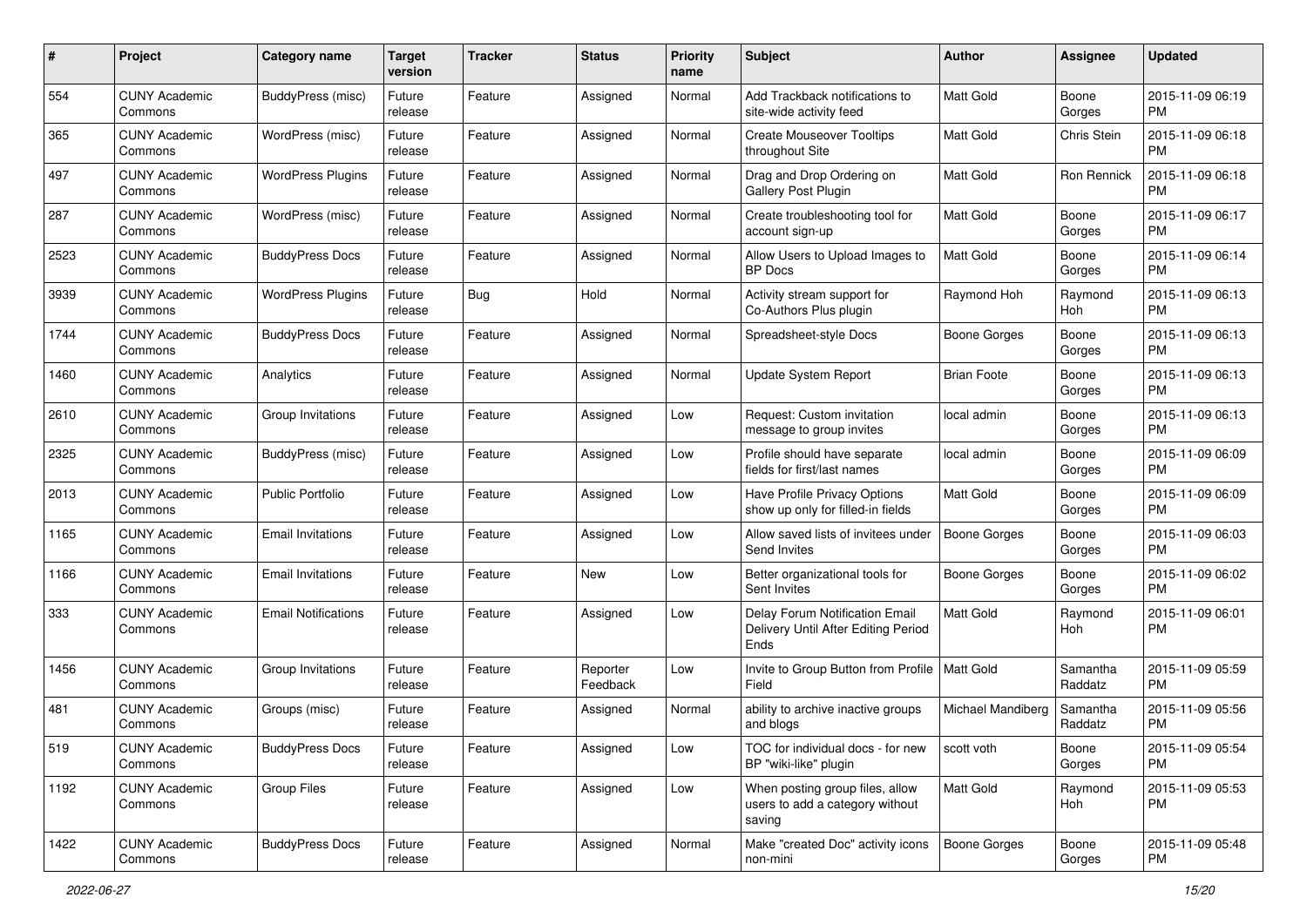| $\pmb{\#}$ | <b>Project</b>                  | Category name           | <b>Target</b><br>version | <b>Tracker</b> | <b>Status</b> | <b>Priority</b><br>name | <b>Subject</b>                                                        | <b>Author</b>           | <b>Assignee</b>       | <b>Updated</b>                |
|------------|---------------------------------|-------------------------|--------------------------|----------------|---------------|-------------------------|-----------------------------------------------------------------------|-------------------------|-----------------------|-------------------------------|
| 653        | <b>CUNY Academic</b><br>Commons | Group Blogs             | Future<br>release        | Feature        | Assigned      | Normal                  | Redesign Integration of Groups<br>and Blogs                           | <b>Matt Gold</b>        | Samantha<br>Raddatz   | 2015-11-09 05:40<br><b>PM</b> |
| 618        | <b>CUNY Academic</b><br>Commons | <b>BuddyPress Docs</b>  | Future<br>release        | Feature        | Assigned      | Normal                  | BuddyPress Docs: export formats                                       | Boone Gorges            | Boone<br>Gorges       | 2015-11-09 05:38<br><b>PM</b> |
| 310        | <b>CUNY Academic</b><br>Commons | BuddyPress (misc)       | Future<br>release        | Feature        | Assigned      | Low                     | Friend Request Email                                                  | Matt Gold               | Samantha<br>Raddatz   | 2015-11-09 05:08<br><b>PM</b> |
| 308        | <b>CUNY Academic</b><br>Commons | Registration            | Future<br>release        | Feature        | <b>New</b>    | Normal                  | Group recommendations for<br>signup process                           | Boone Gorges            | Samantha<br>Raddatz   | 2015-11-09 05:07<br><b>PM</b> |
| 3473       | <b>CUNY Academic</b><br>Commons | User Experience         | Future<br>release        | Feature        | Assigned      | Normal                  | Commons profile: Add help info<br>about "Positions" replacing "title" | Keith Miyake            | Samantha<br>Raddatz   | 2015-11-09 02:28<br><b>PM</b> |
| 3517       | <b>CUNY Academic</b><br>Commons | My Commons              | Future<br>release        | Feature        | Assigned      | Normal                  | Mute/Unmute My Commons<br>updates                                     | Matt Gold               | Raymond<br>Hoh        | 2015-11-09 01:19<br><b>PM</b> |
| 3565       | <b>CUNY Academic</b><br>Commons | My Commons              | Not tracked              | Documentation  | <b>New</b>    | Normal                  | Load Newest inconsistencies                                           | Chris Stein             | scott voth            | 2015-11-09 01:16<br><b>PM</b> |
| 3192       | <b>CUNY Academic</b><br>Commons | Group Forums            | Future<br>release        | Feature        | Assigned      | Normal                  | Customizable forum views for<br>bbPress 2.x group forums              | Boone Gorges            | Raymond<br>Hoh        | 2015-11-09 12:47<br><b>PM</b> |
| 4661       | <b>CUNY Academic</b><br>Commons | <b>User Experience</b>  | Future<br>release        | <b>Bug</b>     | Assigned      | Normal                  | <b>Simplify Events text</b>                                           | Matt Gold               | Samantha<br>Raddatz   | 2015-10-02 09:06<br><b>PM</b> |
| 4622       | <b>CUNY Academic</b><br>Commons | <b>Public Portfolio</b> | Future<br>release        | Design/UX      | New           | Normal                  | <b>Profile Visibility Settings</b>                                    | Samantha Raddatz        | Samantha<br>Raddatz   | 2015-09-21 12:18<br><b>PM</b> |
| 4592       | <b>CUNY Academic</b><br>Commons | Events                  | Future<br>release        | Design/UX      | <b>New</b>    | Normal                  | Event Creation - Venue Dropdown<br>Slow                               | Samantha Raddatz        | Boone<br>Gorges       | 2015-09-14 04:56<br><b>PM</b> |
| 4226       | <b>CUNY Academic</b><br>Commons | <b>BuddyPress Docs</b>  | Future<br>release        | Design/UX      | <b>New</b>    | Normal                  | Add option to connect a Doc with<br>a Group                           | Samantha Raddatz        | Samantha<br>Raddatz   | 2015-09-09 04:08<br><b>PM</b> |
| 4535       | <b>CUNY Academic</b><br>Commons | My Commons              | Future<br>release        | <b>Bug</b>     | New           | Low                     | My Commons filter issue                                               | scott voth              | Raymond<br>Hoh        | 2015-09-01 11:17<br>AM        |
| 4388       | <b>CUNY Academic</b><br>Commons | WordPress (misc)        | Future<br>release        | Bug            | Assigned      | Normal                  | Repeated request for<br>authentication.                               | Alice.Lynn<br>McMichael | Raymond<br><b>Hoh</b> | 2015-08-11 07:35<br><b>PM</b> |
| 4404       | <b>CUNY Academic</b><br>Commons | <b>Public Portfolio</b> | Future<br>release        | Design/UX      | Assigned      | Normal                  | Change color of permissions info<br>on portfolio editing interface    | <b>Matt Gold</b>        | Samantha<br>Raddatz   | 2015-08-11 05:28<br><b>PM</b> |
| 4235       | <b>CUNY Academic</b><br>Commons |                         | Not tracked              | Design/UX      | Assigned      | Normal                  | Explore user experience around<br>comments on forum topics vs<br>docs | <b>Matt Gold</b>        | Samantha<br>Raddatz   | 2015-07-21 10:23<br>AM        |
| 4253       | <b>CUNY Academic</b><br>Commons | <b>Public Portfolio</b> | Future<br>release        | Design/UX      | <b>New</b>    | Normal                  | Encourage users to add portfolio<br>content                           | Samantha Raddatz        | Samantha<br>Raddatz   | 2015-07-07 11:32<br>AM        |
| 4238       | <b>CUNY Academic</b><br>Commons | Events                  | Future<br>release        | Feature        | Assigned      | Normal                  | Copy Events to Other Groups?                                          | <b>Matt Gold</b>        | Boone<br>Gorges       | 2015-07-02 10:08<br>AM        |
| 4225       | <b>CUNY Academic</b><br>Commons | DiRT Integration        | Future<br>release        | Design/UX      | <b>New</b>    | Normal                  | Add information to DIRT page (in<br>Create a Group)                   | Samantha Raddatz        | <b>Matt Gold</b>      | 2015-06-26 03:14<br><b>PM</b> |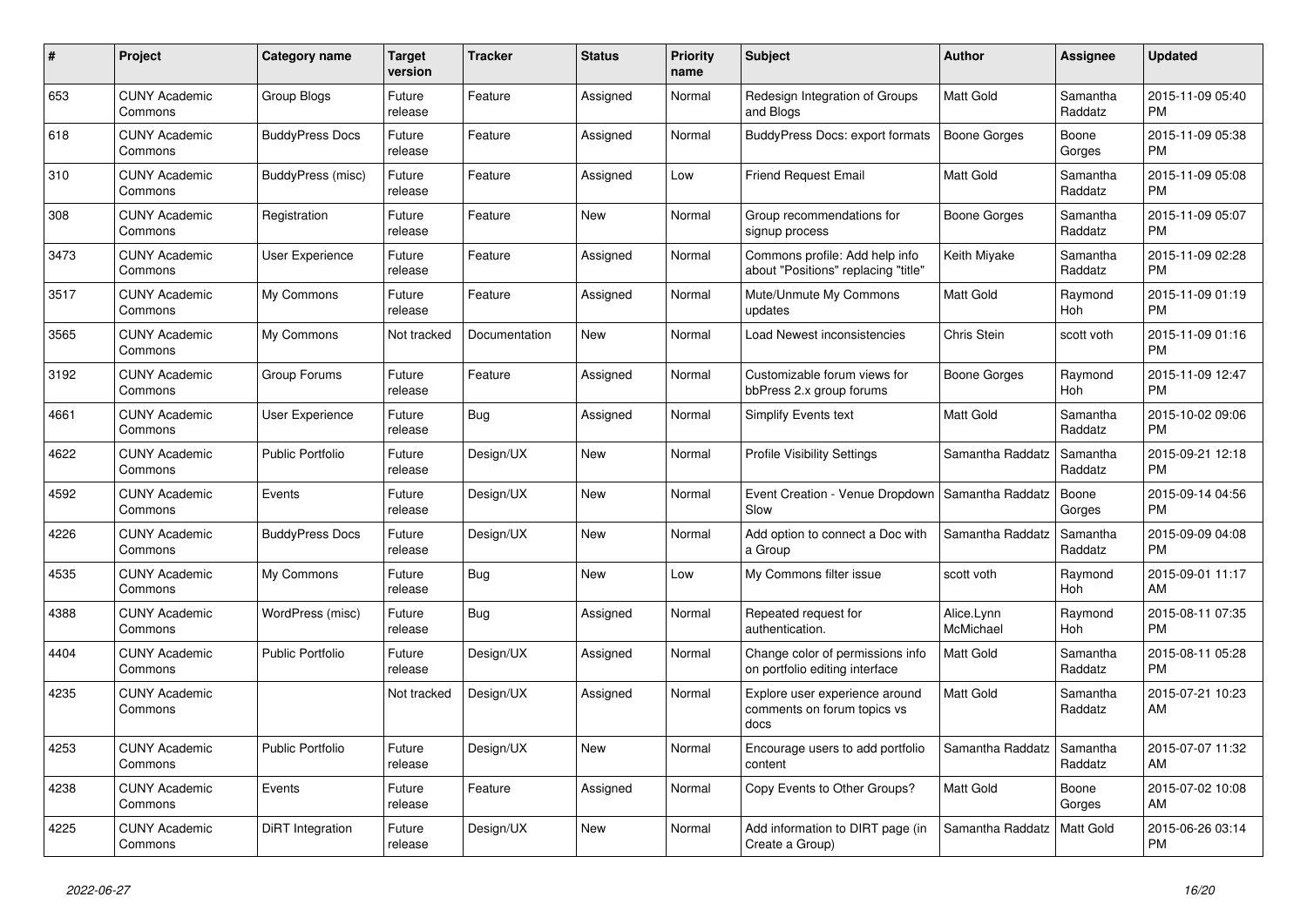| #    | Project                         | <b>Category name</b>     | <b>Target</b><br>version | <b>Tracker</b> | <b>Status</b> | <b>Priority</b><br>name | <b>Subject</b>                                                                 | Author              | <b>Assignee</b>     | <b>Updated</b>                |
|------|---------------------------------|--------------------------|--------------------------|----------------|---------------|-------------------------|--------------------------------------------------------------------------------|---------------------|---------------------|-------------------------------|
| 4221 | <b>CUNY Academic</b><br>Commons | Group Forums             | Future<br>release        | Design/UX      | Assigned      | Normal                  | Add 'Number of Posts' display<br>option to Forum page                          | Samantha Raddatz    | Samantha<br>Raddatz | 2015-06-26 02:21<br>PM        |
| 4222 | <b>CUNY Academic</b><br>Commons | User Experience          | Future<br>release        | Design/UX      | New           | Normal                  | Add information to 'Delete<br>Account' page                                    | Samantha Raddatz    | scott voth          | 2015-06-26 11:35<br>AM        |
| 4053 | <b>CUNY Academic</b><br>Commons | Events                   | Future<br>release        | Feature        | Assigned      | Normal                  | Create new tab for past events                                                 | Matt Gold           | Boone<br>Gorges     | 2015-05-12 02:10<br><b>PM</b> |
| 4027 | <b>CUNY Academic</b><br>Commons | Commons In A Box         | Not tracked              | Design/UX      | Assigned      | Normal                  | Usability review of CBOX update<br>procedures                                  | <b>Matt Gold</b>    | Samantha<br>Raddatz | 2015-05-11 06:36<br><b>PM</b> |
| 3536 | <b>CUNY Academic</b><br>Commons | My Commons               | Future<br>release        | Feature        | Assigned      | Normal                  | Infinite Scroll on My Commons<br>page                                          | <b>Matt Gold</b>    | Raymond<br>Hoh      | 2015-04-13 04:42<br><b>PM</b> |
| 3662 | <b>CUNY Academic</b><br>Commons | <b>SEO</b>               | Future<br>release        | Feature        | Assigned      | Normal                  | Duplicate Content/SEO/Google<br>issues                                         | Matt Gold           | Raymond<br>Hoh      | 2015-04-13 04:37<br>PM        |
| 370  | <b>CUNY Academic</b><br>Commons | Registration             | Future<br>release        | Feature        | Assigned      | High                    | <b>Guest Accounts</b>                                                          | Matt Gold           | Matt Gold           | 2015-04-09 09:33<br><b>PM</b> |
| 3577 | <b>CUNY Academic</b><br>Commons | My Commons               | Future<br>release        | Design/UX      | Assigned      | Normal                  | Replies to items in My Commons                                                 | <b>Matt Gold</b>    | Raymond<br>Hoh      | 2015-04-09 05:19<br><b>PM</b> |
| 3059 | <b>CUNY Academic</b><br>Commons | Group Forums             | Future<br>release        | Design/UX      | New           | Normal                  | Forum Post Permissable Content<br><b>Explanatory Text</b>                      | Chris Stein         | Chris Stein         | 2015-04-02 11:27<br>AM        |
| 3770 | <b>CUNY Academic</b><br>Commons | <b>Public Portfolio</b>  | Future<br>release        | Feature        | Assigned      | Normal                  | Improve Layout/Formatting of<br>Positions Area on Public<br>Portfolios         | Matt Gold           | Chris Stein         | 2015-04-01 09:17<br><b>PM</b> |
| 3308 | <b>CUNY Academic</b><br>Commons | Group Invitations        | Future<br>release        | Feature        | Assigned      | Normal                  | Allow members to rescind group<br>invitations                                  | Matt Gold           | Boone<br>Gorges     | 2015-04-01 08:53<br><b>PM</b> |
| 3759 | <b>CUNY Academic</b><br>Commons | WordPress (misc)         | Future<br>release        | Feature        | Assigned      | Normal                  | Review Interface for Adding Users   Matt Gold<br>to Blogs                      |                     | Boone<br>Gorges     | 2015-03-24 05:52<br><b>PM</b> |
| 3042 | <b>CUNY Academic</b><br>Commons | <b>Public Portfolio</b>  | Future<br>release        | Feature        | Assigned      | Normal                  | Browsing member interests                                                      | Matt Gold           | Boone<br>Gorges     | 2015-03-21 09:04<br><b>PM</b> |
| 2754 | <b>CUNY Academic</b><br>Commons | Design                   | Future<br>release        | Feature        | Assigned      | Normal                  | Determine strategy for CAC logo<br>handling in top header                      | Micki Kaufman       | Chris Stein         | 2015-01-05 08:53<br><b>PM</b> |
| 2832 | <b>CUNY Academic</b><br>Commons | <b>Public Portfolio</b>  | Future<br>release        | Feature        | Assigned      | Normal                  | Improve interface for (not)<br>auto-linking profile fields                     | <b>Boone Gorges</b> | Chris Stein         | 2015-01-05 08:52<br><b>PM</b> |
| 2753 | <b>CUNY Academic</b><br>Commons | Public Portfolio         | Future<br>release        | Feature        | <b>New</b>    | Normal                  | Create actual actual tagification in<br>academic interests and other<br>fields | Micki Kaufman       | Boone<br>Gorges     | 2015-01-05 08:52<br>PM        |
| 364  | <b>CUNY Academic</b><br>Commons | <b>WordPress Plugins</b> | Future<br>release        | Feature        | New           | Normal                  | <b>Bulletin Board</b>                                                          | Matt Gold           |                     | 2015-01-05 08:50<br>PM        |
| 1562 | <b>CUNY Academic</b><br>Commons | <b>WordPress Plugins</b> | Future<br>release        | Feature        | Assigned      | Low                     | Play with NYT Collaborative<br><b>Authoring Tool</b>                           | Matt Gold           | Boone<br>Gorges     | 2015-01-05 08:47<br>PM        |
| 658  | <b>CUNY Academic</b><br>Commons | <b>WordPress Plugins</b> | Future<br>release        | Feature        | Assigned      | Normal                  | Rebulid Sitewide Tag Suggestion                                                | Matt Gold           | Boone<br>Gorges     | 2015-01-05 08:47<br><b>PM</b> |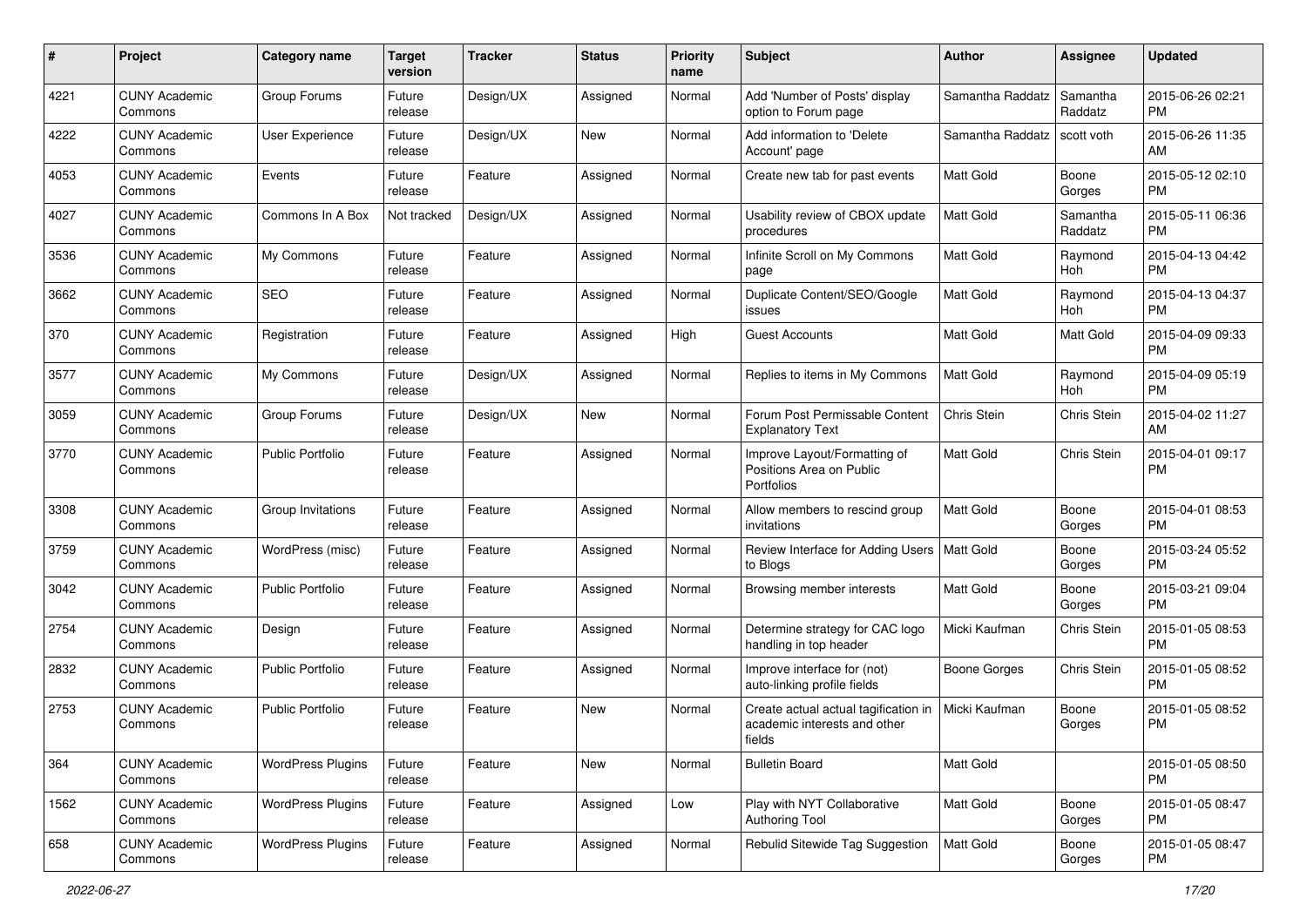| #    | <b>Project</b>                  | Category name            | <b>Target</b><br>version | <b>Tracker</b> | <b>Status</b>       | <b>Priority</b><br>name | <b>Subject</b>                                                             | <b>Author</b>        | Assignee              | Updated                       |
|------|---------------------------------|--------------------------|--------------------------|----------------|---------------------|-------------------------|----------------------------------------------------------------------------|----------------------|-----------------------|-------------------------------|
| 412  | <b>CUNY Academic</b><br>Commons | <b>WordPress Themes</b>  | Future<br>release        | Feature        | Assigned            | Normal                  | <b>Featured Themes</b>                                                     | Matt Gold            | Dominic<br>Giglio     | 2015-01-05 08:44<br><b>PM</b> |
| 2167 | <b>CUNY Academic</b><br>Commons | WordPress (misc)         | Future<br>release        | <b>Bug</b>     | Assigned            | Normal                  | <b>CAC-Livestream Plugin Issues</b>                                        | <b>Michael Smith</b> | Dominic<br>Giglio     | 2015-01-02 03:06<br><b>PM</b> |
| 3691 | <b>CUNY Academic</b><br>Commons | <b>WordPress Plugins</b> | Future<br>release        | <b>Bug</b>     | <b>New</b>          | Normal                  | <b>WPMU Domain Mapping</b><br>Debugging on cdev                            | Raymond Hoh          | Matt Gold             | 2014-12-12 09:04<br>AM        |
| 3475 | <b>CUNY Academic</b><br>Commons | Events                   | Future<br>release        | Feature        | Assigned            | Normal                  | Request to add plugin to<br>streamline room<br>booking/appointment booking | Naomi Barrettara     | Boone<br>Gorges       | 2014-12-01 05:14<br><b>PM</b> |
| 3510 | <b>CUNY Academic</b><br>Commons | Publicity                | 1.7                      | Publicity      | Assigned            | Normal                  | Post on the News Blog re: 'My<br>Commons'                                  | Micki Kaufman        | Sarah<br>Morgano      | 2014-10-15 11:18<br>AM        |
| 3511 | <b>CUNY Academic</b><br>Commons | Publicity                | 1.7                      | Publicity      | Assigned            | Normal                  | Social media for 1.7                                                       | Micki Kaufman        | Sarah<br>Morgano      | 2014-10-14 03:32<br><b>PM</b> |
| 3492 | <b>CUNY Academic</b><br>Commons | <b>WordPress Themes</b>  | Future<br>release        | Support        | Assigned            | Normal                  | Add CBOX theme to the<br>Commons                                           | scott voth           | Raymond<br><b>Hoh</b> | 2014-10-08 05:55<br><b>PM</b> |
| 3524 | <b>CUNY Academic</b><br>Commons | Documentation            | Not tracked              | Documentation  | Assigned            | Normal                  | Post describing all you can do<br>when starting up a new<br>blog/group     | Matt Gold            | scott voth            | 2014-10-04 12:56<br>PM        |
| 3509 | <b>CUNY Academic</b><br>Commons | Publicity                | 1.7                      | Publicity      | New                 | Normal                  | Create 1.7 digital signage imagery                                         | Micki Kaufman        | Marilyn<br>Weber      | 2014-10-01 12:40<br><b>PM</b> |
| 3506 | <b>CUNY Academic</b><br>Commons | Publicity                | 1.7                      | Publicity      | <b>New</b>          | Normal                  | Prepare 1.7 email messaging                                                | Micki Kaufman        | Micki<br>Kaufman      | 2014-10-01 12:36<br><b>PM</b> |
| 3193 | <b>CUNY Academic</b><br>Commons | Group Forums             | Future<br>release        | Feature        | Assigned            | Normal                  | bbPress 2.x dynamic roles and<br><b>RBE</b>                                | <b>Boone Gorges</b>  | Boone<br>Gorges       | 2014-09-30 01:30<br><b>PM</b> |
| 3458 | <b>CUNY Academic</b><br>Commons | Groups (misc)            | Future<br>release        | Feature        | Assigned            | Normal                  | Filter Members of Group by<br>Campus                                       | Michael Smith        | Samantha<br>Raddatz   | 2014-09-26 08:32<br><b>PM</b> |
| 3330 | <b>CUNY Academic</b><br>Commons | My Commons               | Future<br>release        | Feature        | Assigned            | Normal                  | 'Commons Information" tool                                                 | Boone Gorges         | Chris Stein           | 2014-09-22 08:46<br><b>PM</b> |
| 2223 | <b>CUNY Academic</b><br>Commons | <b>WordPress Plugins</b> | Future<br>release        | Feature        | Assigned            | Low                     | Add Participad to the CUNY<br><b>Academic Commons</b>                      | Matt Gold            | Boone<br>Gorges       | 2014-09-17 10:03<br><b>PM</b> |
| 3419 | <b>CUNY Academic</b><br>Commons | Group Invitations        | 1.6.14                   | Bug            | Testing<br>Required | Normal                  | Neatening the display of<br>messages on group requests                     | <b>Matt Gold</b>     | Boone<br>Gorges       | 2014-09-01 09:29<br><b>PM</b> |
| 3354 | <b>CUNY Academic</b><br>Commons | <b>Group Files</b>       | Future<br>release        | Feature        | Assigned            | Low                     | Allow Group Download of Multiple<br><b>Selected Files</b>                  | Matt Gold            | Chris Stein           | 2014-08-01 08:50<br>AM        |
| 3220 | <b>CUNY Academic</b><br>Commons | <b>Public Portfolio</b>  | Future<br>release        | Feature        | Assigned            | Normal                  | Add indent/outdent option to<br>Formatting Buttons on Profile<br>Page      | Matt Gold            | Boone<br>Gorges       | 2014-05-21 10:39<br><b>PM</b> |
| 1888 | <b>CUNY Academic</b><br>Commons | Home Page                | Future<br>release        | Feature        | Assigned            | Normal                  | Refactor BP MPO Activity Filter to<br>support proper pagination            | Sarah Morgano        | Boone<br>Gorges       | 2014-05-01 07:11<br><b>PM</b> |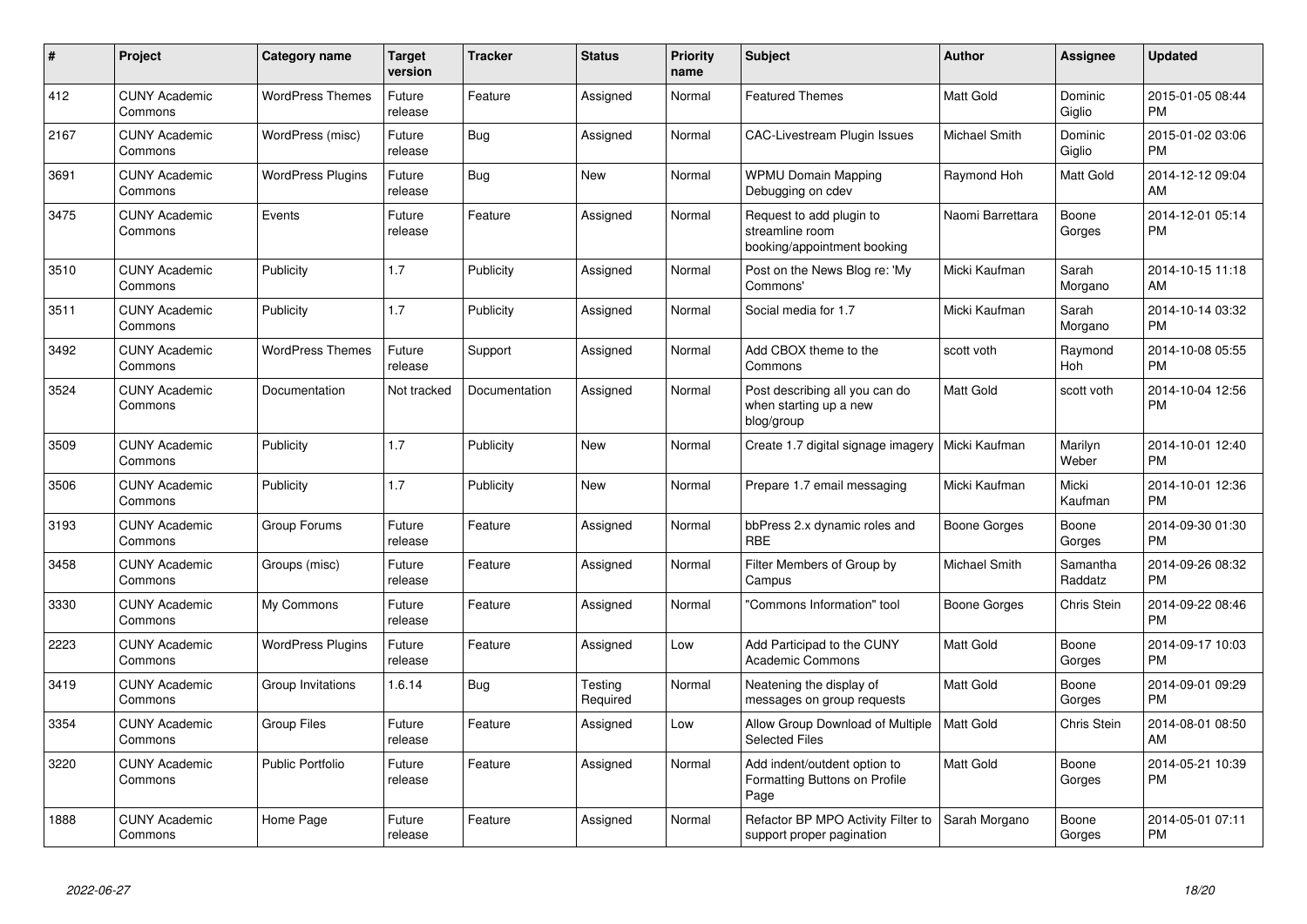| #     | Project                         | <b>Category name</b> | <b>Target</b><br>version | <b>Tracker</b> | <b>Status</b> | Priority<br>name | <b>Subject</b>                                                         | <b>Author</b>       | Assignee          | <b>Updated</b>                |
|-------|---------------------------------|----------------------|--------------------------|----------------|---------------|------------------|------------------------------------------------------------------------|---------------------|-------------------|-------------------------------|
| 860   | <b>CUNY Academic</b><br>Commons | Design               | Future<br>release        | Design/UX      | Assigned      | Normal           | <b>Standardize Button Treatment</b><br>Across the Commons              | Chris Stein         | Chris Stein       | 2014-05-01 09:45<br>AM        |
| 1983  | <b>CUNY Academic</b><br>Commons | Home Page            | Future<br>release        | Feature        | Assigned      | Low              | Media Library integration with<br><b>Featured Content plugin</b>       | Boone Gorges        | Dominic<br>Giglio | 2014-03-17 10:34<br>AM        |
| 3080  | <b>CUNY Academic</b><br>Commons | <b>Group Files</b>   | Future<br>release        | Feature        | Assigned      | Low              | Create a system to keep track of<br>file changes                       | Matt Gold           | Boone<br>Gorges   | 2014-02-26 10:04<br><b>PM</b> |
| 3048  | <b>CUNY Academic</b><br>Commons | Public Portfolio     | Future<br>release        | Feature        | <b>New</b>    | Low              | Images for rich text profile fields                                    | <b>Boone Gorges</b> | Boone<br>Gorges   | 2014-02-19 12:56<br><b>PM</b> |
| 940   | <b>CUNY Academic</b><br>Commons | Redmine              | Future<br>release        | Feature        | Assigned      | Low              | Communication with users after<br>releases                             | Matt Gold           | Dominic<br>Giglio | 2012-09-09 04:36<br><b>PM</b> |
| 1508  | <b>CUNY Academic</b><br>Commons | WordPress (misc)     | Future<br>release        | Feature        | Assigned      | Normal           | Share login cookies across<br>mapped domains                           | Boone Gorges        | Boone<br>Gorges   | 2012-07-02 12:12<br><b>PM</b> |
| 599   | <b>CUNY Academic</b><br>Commons | BuddyPress (misc)    | Future<br>release        | Feature        | Assigned      | Normal           | Consider adding rating plugins for<br><b>BuddyPress/BBPress</b>        | Matt Gold           | Boone<br>Gorges   | 2011-08-22 06:50<br><b>PM</b> |
| 585   | <b>CUNY Academic</b><br>Commons | Group Forums         | Future<br>release        | Feature        | Assigned      | Normal           | Merge Forum Topics                                                     | Sarah Morgano       | Boone<br>Gorges   | 2011-07-06 04:11<br><b>PM</b> |
| 635   | <b>CUNY Academic</b><br>Commons | BuddyPress (misc)    | Future<br>release        | Feature        | Assigned      | Normal           | Big Blue Button -<br>Videoconferencing in Groups and<br><b>Blogs</b>   | Matt Gold           | Boone<br>Gorges   | 2011-03-14 03:24<br><b>PM</b> |
| 500   | <b>CUNY Academic</b><br>Commons | BuddyPress (misc)    | Future<br>release        | Feature        | Assigned      | Normal           | Export Group Data                                                      | <b>Matt Gold</b>    | Boone<br>Gorges   | 2010-12-19 12:09<br><b>PM</b> |
| 435   | <b>CUNY Academic</b><br>Commons | BuddyPress (misc)    | Future<br>release        | Feature        | Assigned      | Normal           | Include Avatar Images in Forum<br><b>Post Notification Emails</b>      | Matt Gold           | Boone<br>Gorges   | 2010-12-08 12:40<br><b>PM</b> |
| 377   | <b>CUNY Academic</b><br>Commons | BuddyPress (misc)    | Future<br>release        | Feature        | Assigned      | Normal           | Like buttons                                                           | Matt Gold           | Boone<br>Gorges   | 2010-11-16 05:13<br><b>PM</b> |
| 58    | <b>CUNY Academic</b><br>Commons | BuddyPress (misc)    | Future<br>release        | Feature        | Assigned      | Low              | Make member search sortable by<br>last name                            | Roberta Brody       | Boone<br>Gorges   | 2010-08-26 02:38<br><b>PM</b> |
| 11968 | JustPublics@365<br>MediaCamp    |                      |                          | Feature        | <b>New</b>    | Normal           | Nanoscience Retractable Display<br>Unit                                | Donald Cherry       | Bonnie<br>Eissner | 2021-02-19 08:50<br>AM        |
| 8992  | <b>NYCDH Community</b><br>Site  |                      |                          | <b>Bug</b>     | Assigned      | Normal           | Multiple RBE error reports                                             | Matt Gold           | Raymond<br>Hoh    | 2017-12-11 05:43<br><b>PM</b> |
| 2618  | <b>NYCDH Community</b><br>Site  |                      |                          | <b>Bug</b>     | Assigned      | Low              | Mark blogs as spam when created   Matt Gold<br>by users marked as spam |                     | Boone<br>Gorges   | 2013-06-09 11:38<br><b>PM</b> |
| 2571  | <b>NYCDH Community</b><br>Site  |                      |                          | Feature        | Assigned      | Normal           | Add Google custom search box to   Mark Newton<br>homepage              |                     | Raymond<br>Hoh    | 2013-05-18 07:49<br><b>PM</b> |
| 2574  | <b>NYCDH Community</b><br>Site  |                      |                          | Feature        | Assigned      | Normal           | Add Way to Upload Files to<br>Groups                                   | <b>Mark Newton</b>  | Raymond<br>Hoh    | 2013-05-18 07:46<br><b>PM</b> |
| 2576  | <b>NYCDH Community</b><br>Site  |                      |                          | Bug            | Hold          | Low              | Test Next Button in Javascript<br><b>Tutorial Under Activities</b>     | <b>Mark Newton</b>  | Alex Gil          | 2013-05-18 02:55<br><b>PM</b> |